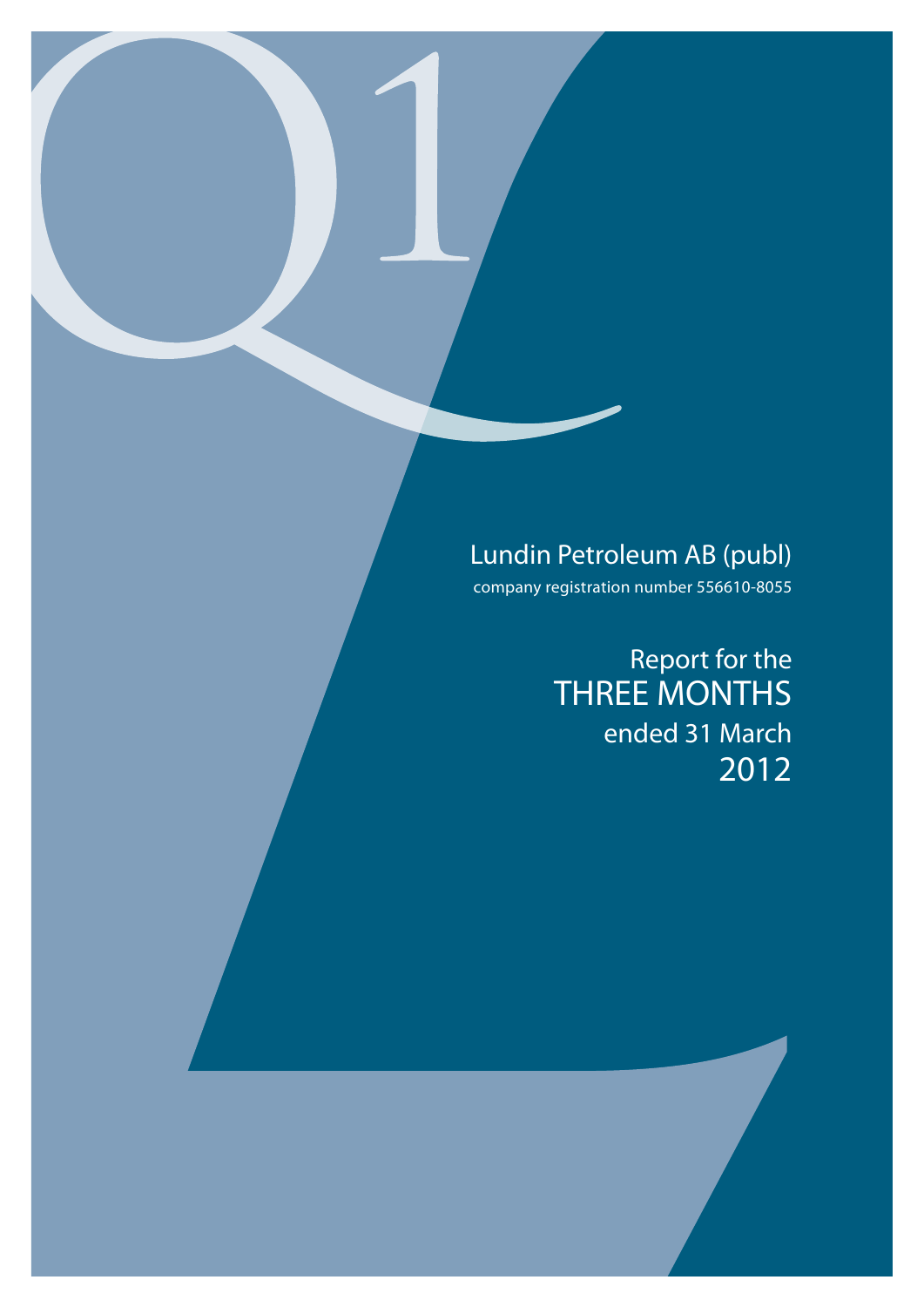### **HIGHLIGHTS**

#### **Three months ended 31 March 2012**

- • Production of 34.7 Mboepd up 4 percent from first quarter 2011
- • Net result of MUSD 47.2 down 12 percent from first quarter 2011
- • Record EBITDA of MUSD 309.2 up 30 percent from first quarter 2011
- • Operating cash flow of MUSD 166.6 down 14 percent from first quarter 2011
- Net debt of MUSD 89 down from MUSD 133 at 2011 year end
- Production commenced from the Gaupe field, Norway on 31 March 2012
- • Pre-unit agreement signed for the Johan Sverdrup field
- • Edvard Grieg field PDO approved by the Norwegian Ministry of Petroleum and Energy
- Increased working interest in the Brynhild field to 100 percent, subject to government approval
- Ten Norwegian licences awarded in the 2011 Norwegian APA licensing round, four as operator

|                                                                                 | 1 Jan 2012-<br>31 Mar 2012<br>3 months | 1 Jan 2011-<br>31 Mar 2011<br>3 months | 1 Jan 2011-<br>31 Dec 2011<br>12 months |
|---------------------------------------------------------------------------------|----------------------------------------|----------------------------------------|-----------------------------------------|
| <b>Production in Mboepd</b>                                                     | 34.7                                   | 33.5                                   | 33.3                                    |
| <b>Operating income in MUSD</b>                                                 | 362.2                                  | 291.8                                  | 1,269.5                                 |
| <b>Net result in MUSD</b>                                                       | 47.2                                   | 53.4                                   | 155.2                                   |
| Net result attributable to shareholders of the Parent<br><b>Company in MUSD</b> | 48.8                                   | 55.1                                   | 160.1                                   |
| Earnings/share in USD <sup>1</sup>                                              | 0.16                                   | 0.18                                   | 0.51                                    |
| Diluted earnings/share in USD <sup>1</sup>                                      | 0.16                                   | 0.18                                   | 0.51                                    |
| <b>EBITDA in MUSD</b>                                                           | 309.2                                  | 238.4                                  | 1,012.1                                 |
| <b>Operating cash flow in MUSD</b>                                              | 166.6                                  | 193.6                                  | 676.2                                   |

<sup>1</sup> Based on net result attributable to shareholders of the Parent Company.

#### **Definitions**

An extensive list of definitions can be found on the Lundin Petroleum website www.lundin-petroleum.com underthe heading"Definitions".

#### **Abbreviations**

| <b>EBITDA</b> | Earnings Before Interest, Tax, | boe           | Barrels of oil equivalents                  |
|---------------|--------------------------------|---------------|---------------------------------------------|
|               | Depreciation and Amortisation  | boepd         | Barrels of oil equivalents per day          |
| <b>CDN</b>    | Canadian dollar                | bopd          | Barrels of oil per day                      |
| <b>CHF</b>    | Swiss franc                    | Mbbl          | Thousand barrels (in Latin mille)           |
| <b>EUR</b>    | Euro                           | Mboe          | Thousand barrels of oil equivalents         |
| <b>NOK</b>    | Norwegian krona                | <b>Mboepd</b> | Thousand barrels of oil equivalents per day |
| <b>RUR</b>    | Russian rouble                 | <b>Mbopd</b>  | Thousand barrels of oil per day             |
| <b>SEK</b>    | Swedish krona                  | Mcf           | Thousand cubic feet                         |
| <b>USD</b>    | US dollar                      |               |                                             |
| <b>TSEK</b>   | <b>Thousand SEK</b>            |               |                                             |
| <b>TUSD</b>   | Thousand USD                   |               |                                             |
| <b>MSEK</b>   | <b>Million SEK</b>             |               |                                             |
| <b>MUSD</b>   | Million USD                    |               |                                             |

**Oil related terms and measurements**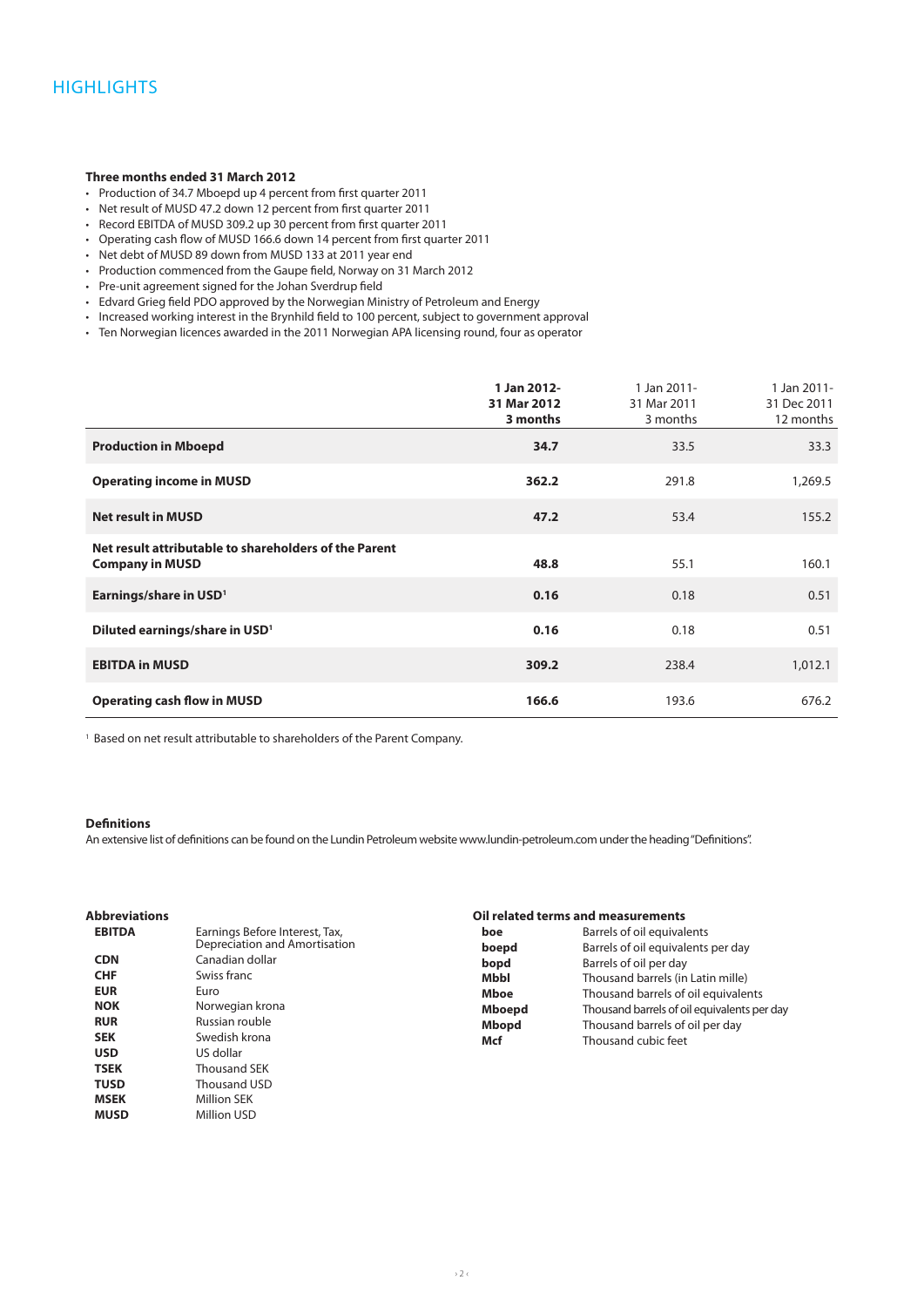#### **Dear fellow Shareholders,**

I am pleased to report that, after the extremely successful events of 2011, 2012 has begun with continued positive developments for our Company.

The major news during the first quarter of 2012 has been progress with the Luno field, now named Edvard Grieg after the famous Norwegian composer. The Edvard Grieg project, estimated to cost approximately USD 4 billion is now moving forward following approval by the Ministry of Petroleum and Energy and major contract awards have already been announced. The development will take Lundin Petroleum into the league of standalone project operator on the Norwegian Continental Shelf which will certainly increase our standing in Norway with Government, service providers and other companies, and will lead to new opportunities for our Company.

Nevertheless it is important to emphasise that Lundin Petroleum remains an exploration driven Company. We believe that the value creation in the upstream oil and gas business is driven from the ability to find new hydrocarbon resources. We will continue to actively invest in our organic exploration driven growth model and are certainly not now a "development and production" focused company as one institutional investor commented to me recently. We will spend approximately USD 500 million this year on exploration with a major focus on Norway and South East Asia. We will seek to maintain and possibly increase this expenditure as our business grows.

#### **Financial Performance**

Our financial performance in the first quarter of 2012 was again very strong following the excellent results in 2011. Production which was up four percent compared to 2011 was again the major catalyst for the strong performance resulting in record quarterly EBITDA of USD 309.2 million, operating cash flow of USD 166.6 million and net profit of USD 47.2 million for the period.

We expect that our strong operating cash flow will continue as production increases over the forthcoming years and will be our primary source of funding to develop our pipeline of new projects. Our balance sheet remains strong with net debt of less than USD 100 million. I am very pleased to report that we have seen strong support from the banking market in respect of our proposed new borrowing facility and I expect the new facility which is likely to be in excess of USD 2 billion to be completed during the second quarter of 2012.

#### **Production**

First quarter production of 34,700 boepd was at the upper end of our forecast and driven by the continued strong performance from the Alvheim and Volund fields, offshore Norway. The Gaupe field, offshore Norway commenced production at the end of the first quarter and will have a positive impact on production going forward. Production for the second quarter will be negatively impacted by planned maintenance work on the Alvheim FPSO, storm damage stopping production on the Oudna field, offshore Tunisia and the Singa field onshore Indonesia where well maintenance work is ongoing.

Our production forecast for 2012 remains at between 32,000 boepd and 38,000 boepd.

We maintain our target to double production to over 70,000 boepd by the end of 2015 following commencement of production from the Edvard Grieg field.

#### **Development**

We have made excellent progress with regard to the Edvard Grieg development project receiving development plan approval from the Norwegian Ministry of Petroleum and Energy in April 2012. Formal confirmation of approval from the Norwegian Parliament is expected this summer. This field is the first standalone development project operated by Lundin Petroleum on the Norwegian Continental Shelf and is a major milestone for our Company. We have built an experienced project team with strong record of completing similar projects and are confident we have the capability to deliver this major project on schedule and on budget. The field will also be the first development of fields recently discovered on Utsira High including the "supergiant"Johan Sverdrup field.

The Edvard Grieg field is located in PL338 and is operated by Lundin Petroleum with a 50 percent working interest. The field was discovered by us in 2007 and following a successful multi well appraisal programme, a plan of development for the field was submitted to the Norwegian Ministry of Petroleum and Energy earlier this year. An agreement with respect to a coordinated development solution for Edvard Grieg and the nearby Draupne field was completed in March 2012. The Edvard Grieg field contains reserves of 186 MMboe and will produce at a gross production rate of close to 100,000 boepd. We are already well advanced with our contracting strategy having awarded contractsto Kværner for the engineering, procurement and construction of both the jacket and topsides for the Edvard Grieg platform as well as to Rowan Companies for the supply of a jack-up drilling unit and to Saipem for marine installation.

We are also progressing well with the Brynhild development project where we recently agreed to increase our working interest to 100 percent. The Brynhild field will be developed as a subsea tieback to Shell's Pierce field facilities located in the United Kingdom and first oil is still expected in late 2013.

In Malaysia I am confident that following last year's successful appraisal drilling on the Bertam field in PM307 we have a commercial development project. Our team in Kuala Lumpur are currently working on the project with a view to firm up plans for the development.

#### **Appraisal**

During the first quarter, Lundin Petroleum as operator of PL501 signed a Pre-Unit Agreement with Statoil as operator of PL265 in respect of the development of the Johan Sverdrup field. The field is estimated to contain between 1.7 billion and 3.3 billion barrels of recoverable oil making it one of the largest ever discoveries on the Norwegian Continental Shelf and certainly the largestsince the mid-1980s. It has been agreed that Statoil will assume the role of "working operator" of the Johan Sverdrup field to coordinate the work up to the submission of the field development plan. We share with Statoil the common goal of maximising the recoverable resources from the Johan Sverdrup field and finalising a development plan to optimise the value of this huge discovery for the benefit of all stakeholders. Lundin Petroleum will second personnel into the Johan Sverdrup project team.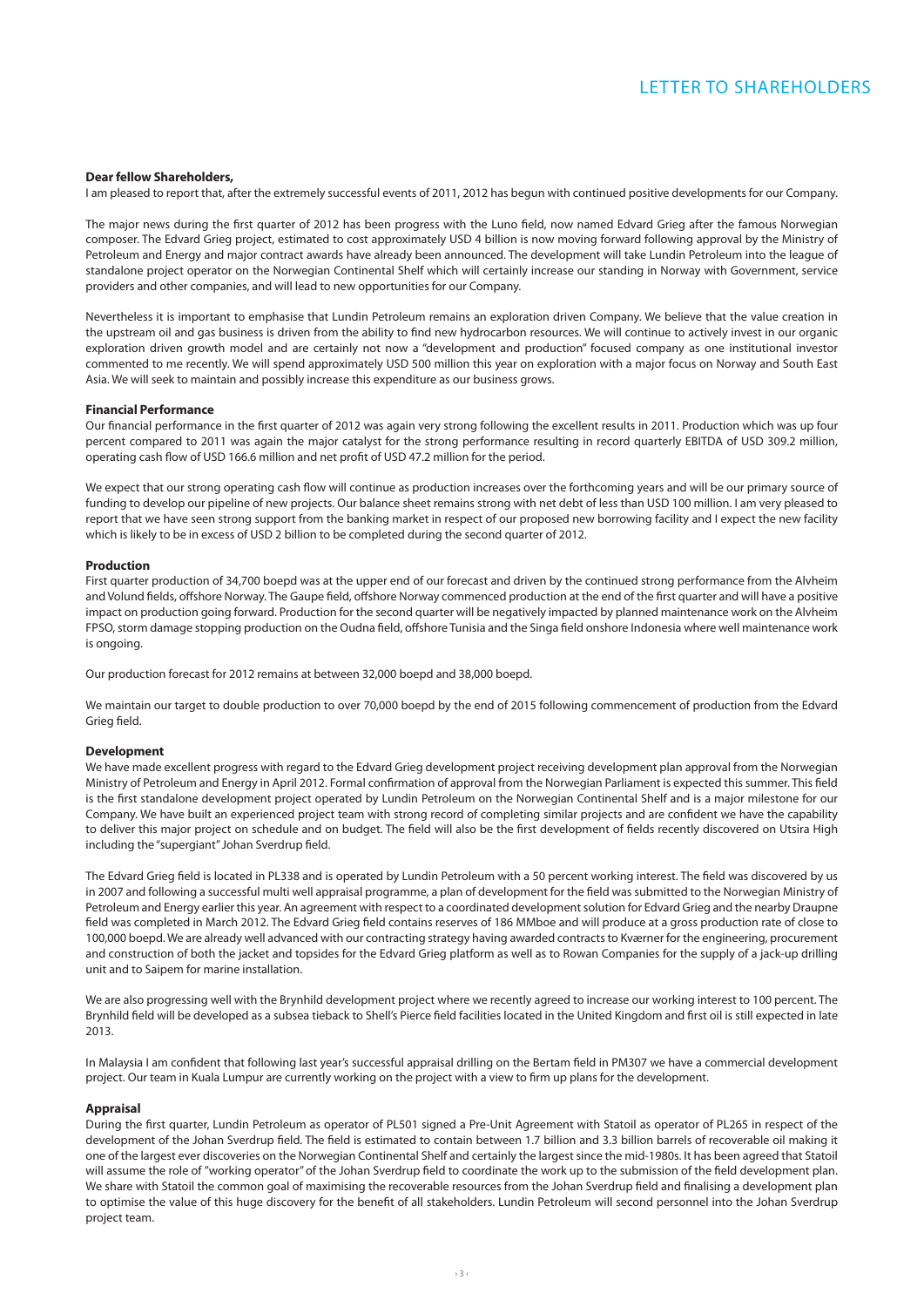### LETTER TO SHAREHOLDERS

Lundin Petroleum, as operator of PL501, will retain responsibility for the appraisal programme of Johan Sverdrup contained within the licence. We have already completed two appraisal wells this year and will complete a further two wells before year end. Statoil as operator of PL265 will drill a further three appraisal wells this year. The results of the appraisal programme will be used to update recoverable resources for the field and to assist the development team with its project planning. Our first appraisal well in the southern part of the field was disappointing with the top reservoir coming in low to prognosis and below the oil water contact. Our second appraisal well was positive encountering a 54 metre gross oil column with good reservoir characteristics. A revised resource estimate for the field will be announced after the completion of the ongoing appraisal programme.

In parallel unitisation discussions will be conducted between the respective licence teams with the objective of finalising a unitisation agreement prior to the submission of the Johan Sverdrup development plan.

#### **Exploration**

We have over recent years expressed our view that there remains excellent exploration potential on the Norwegian Continental Shelf. The changes to Norwegian Government policy in opening up the area to independent oil companies coupled with changes to the licensing rounds and fiscal incentives has in our opinion acted as a catalyst to increased activity. The Johan Sverdrup discovery as well as Statoil's recent discoveries in the Barents Sea have resulted from those changes and stimulated even higher levels of activity with new entrants to Norway.

We welcome this increased competition and believe it will stimulate investment from the service sector in much needed new capacity such as drilling units. We believe that further discoveries will be made in Norway and that Lundin Petroleum, with interests in over 50 licences, a proven exploration team and a financial commitment to invest in exploration is well positioned for further success.

We have a work programme for 2012 with eight exploration wells. The harsh winter and the successful exploration wells have meant delays to many rig schedules with programmestaking longer to complete than forecast. As a result a number of our exploration wells have been delayed until later in 2012 and early 2013.

We are focusing on three key strategies for our Norway exploration:

- to find more oil in the Southern Utsira High area close to the Edvard Grieg and Johan Sverdrup fields where we control and operate the majority of the licenced acreage,

- to open up a new core area for Lundin Petroleum such asthe Møre Basin in the northern North Sea where we willshortly drill the Albert exploration prospect, and

- to discover hydrocarbons in the Barents Sea where we have a large acreage position which we hope to grow in the forthcoming licensing rounds.

In Malaysia, following last year's successful drilling campaign with four discoveries from five wells, we will be drilling an additional five exploration/ appraisal wells commencing in the second quarter of 2012.

#### **Oil Market and Lundin Petroleum**

Despite the continued economic concerns in Europe and slowing economic growth in China, oil prices remain robust. Our industry continues to struggle with supplying ever increasing world oil demand now totalling 90 million barrels per day. The Edvard Grieg field, which is one of the major field developments in Norway over recent years, costing USD 4 billion would supply the world for only two days. It is the magnitude of this supply challenge facing the industry which necessitates oil companies going to more extreme, deeper water and arctic locations to explore for oil. The harsh reality is that there is limited spare production capacity in the system and as a result I expect oil prices to remain strong. We remain susceptible to supply disruptions which would most certainly result in further price increases.

I believe that the oil industry has over recent years made major investments as well as technological advances to ensure the world continues to be adequately supplied with oil and gas. The fact remains that the single most important driver of world economic growth over the last century has been the availability of affordable energy which has markedly improved the lives of most of the world's population, for example increasing life expectancy, reducing disease and improving education. The availability of cheap energy remains critical not only to the developing world but is important to the competiveness of the developed countries.

Following the year in which Lundin Petroleum made the largest oil discovery in the world I am saddened to see how our Company and our major shareholder, the Lundin family, are the focus of media attacks associated with our former operationsin Sudan and Ethiopia.Whilst the political issues associated with these two countries, and indeed many poorer developing countries, are complex, the position of Lundin Petroleum in respect of our investment criteria is very clear. Firstly we believe the primary driver of development in these countries is direct investment and natural resources is a key catalyst in that regard. Aid isimportant but cannot replace direct investment. Secondly our business model is built around our Code of Conduct and corporate policies which outline our strong commitment to corporate social responsibility, health, safety and environment. The allegations made against the Company are not true and have been refuted by us on numerous occasions over recent years. A preliminary investigation is already ongoing by the International Public Prosecutor in Sweden in relation to past activities in Sudan. We have always stated our willingness to fully cooperate in this process which we suggest should be allowed to run to its final conclusion. In theory the calls for a further independent investigation to "once and for all" clear up this issue may seem to make sense but in practice, due to the complexity of the issues involved, it will simply extend the debate and most certainly will not provide the definitive answers people seek to find. We would therefore ask our shareholders to trust our management and Board of Directors and let us focus on growing our business and continuing to create value for our shareholders.

Yours Sincerely,

C. Ashley Heppenstall President and CEO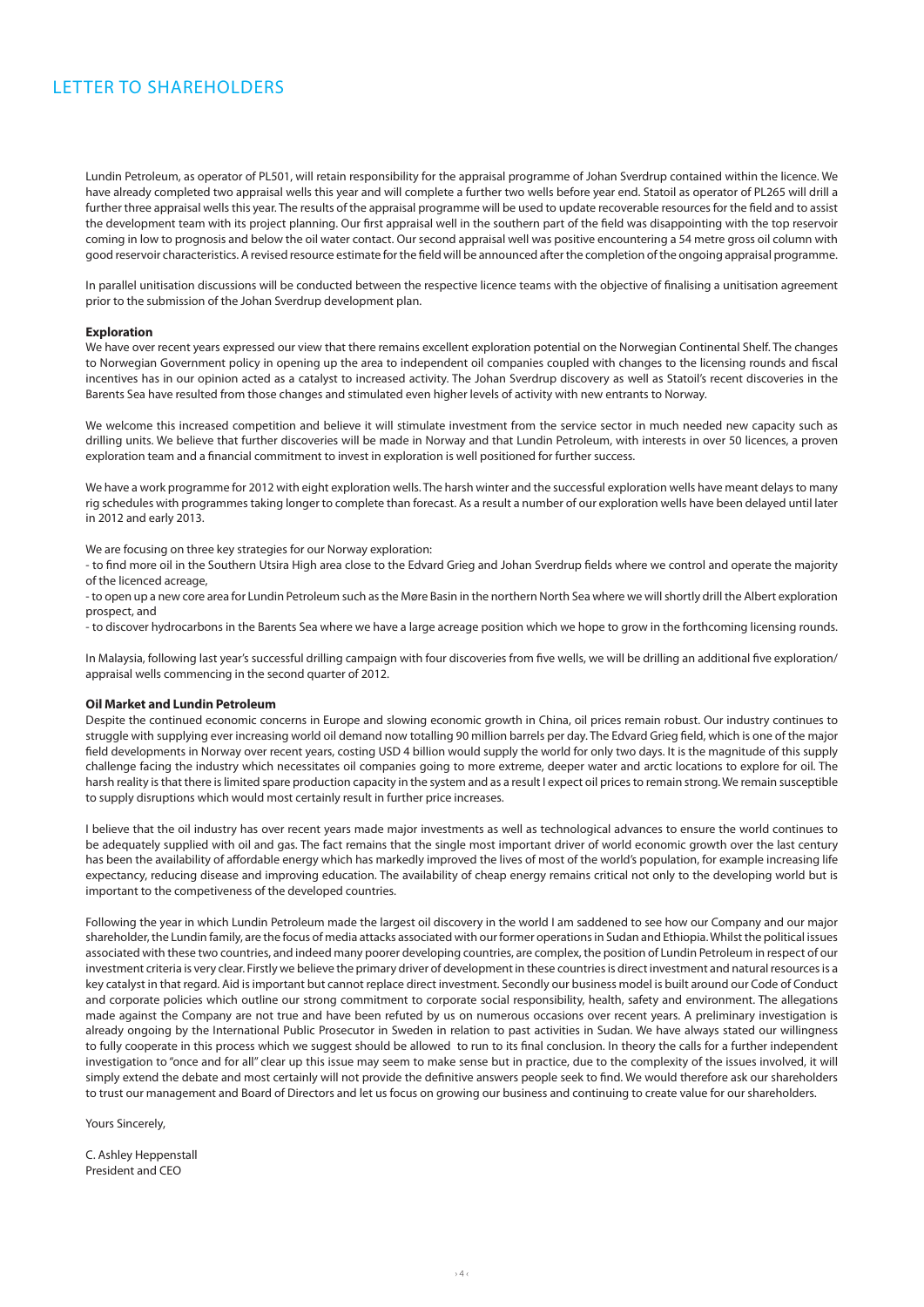#### **OPERATIONAL REVIEW**

#### **Production**

Production for the three month period ended 31 March 2012 (reporting period) amounted to 34.7 Mboe per day (Mboepd) and was comprised as follows:

| <b>Production</b><br>in Mboepd    | 1 Jan 2012-<br>31 Mar 2012<br>3 months | 1 Jan 2011-<br>31 Mar 2011<br>3 months | 1 Jan 2011-<br>31 Dec 2011<br>12 months |
|-----------------------------------|----------------------------------------|----------------------------------------|-----------------------------------------|
| Crude oil                         |                                        |                                        |                                         |
| Norway                            | 23.0                                   | 21.4                                   | 21.1                                    |
| France                            | 2.9                                    | 3.1                                    | 3.1                                     |
| Russia                            | 2.8                                    | 3.2                                    | 3.1                                     |
| Tunisia                           | 0.4                                    | 0.8                                    | 0.7                                     |
| <b>Total crude oil production</b> | 29.1                                   | 28.5                                   | 28.0                                    |
|                                   |                                        |                                        |                                         |
| Gas                               |                                        |                                        |                                         |
| Norway                            | 2.5                                    | 2.1                                    | 2.1                                     |
| Netherlands                       | 2.0                                    | 2.1                                    | 2.0                                     |
| Indonesia                         | 1.1                                    | 0.8                                    | 1.2                                     |
| <b>Total gas production</b>       | 5.6                                    | 5.0                                    | 5.3                                     |
|                                   |                                        |                                        |                                         |
| <b>Total production</b>           |                                        |                                        |                                         |
| <b>Quantity in Mboe</b>           | 3,154.1                                | 3,013.0                                | 12,151.5                                |
| <b>Quantity in Mboepd</b>         | 34.7                                   | 33.5                                   | 33.3                                    |

#### **EUROPE**

#### **Norway**

#### **Production**

|            |                       | 1 Jan 2012- | l Jan 2011- | 1 Jan 2011- |
|------------|-----------------------|-------------|-------------|-------------|
| Production | Lundin Petroleum      | 31 Mar 2012 | 31 Mar 2011 | 31 Dec 2011 |
| in Mboepd  | Working Interest (WI) | 3 months    | 3 months    | 12 months   |
| Alvheim    | 15%                   | 12.3        | 12.7        | 11.2        |
| Volund     | 35%                   | 13.2        | 10.8        | 12.0        |
|            |                       | 25.5        | 23.5        | 23.2        |

Production from the Alvheim field continues to perform strongly. A third new development well drilled in 2011 commenced production during January 2012. A further Alvheim development well was spudded during the first quarter of 2012. The cost of operations for the Alvheim field during the first quarter remained at below USD 5 per barrel.

Volund field production continued to exceed forecasts. Continued strong reservoir performance has enabled the field to take advantage of additional capacity through the Alvheim FPSO. An additional Volund development well will be drilled in 2012.

The plan of development for the Gaupe field in PL292 (WI 40%) was approved in June 2010, and first production was achieved on 31 March 2012. The Gaupe field operated by BG Group has estimated gross reserves of approximately 31 MMboe and is estimated to produce at a plateau production rate net to Lundin Petroleum of 5.0 Mboepd.

#### **Development**

In January 2012, a plan of development was submitted for the Luno field to the Norwegian Ministry of Petroleum and Energy. The development plan incorporatesthe provision for a coordinated developmentsolution of the Luno field with the nearby Draupne field located in PL001B and operated by Det norske oljeselskap ASA. An agreement for the coordinated development was reached in March 2012.

On 13 April 2012, the Norwegian Ministry of Petroleum and Energy approved the Luno plan of development and renamed the field Edvard Grieg. The plan of development is expected to be approved by the Norwegian Parliament this summer.

The Edvard Grieg field is estimated to contain 186 MMboe of gross reserves with first production expected in late 2015 and forecast gross peak production of approximately 100.0 Mboepd. The Edvard Grieg platform design capacity will accommodate of 160.0 Mboepd when Draupne production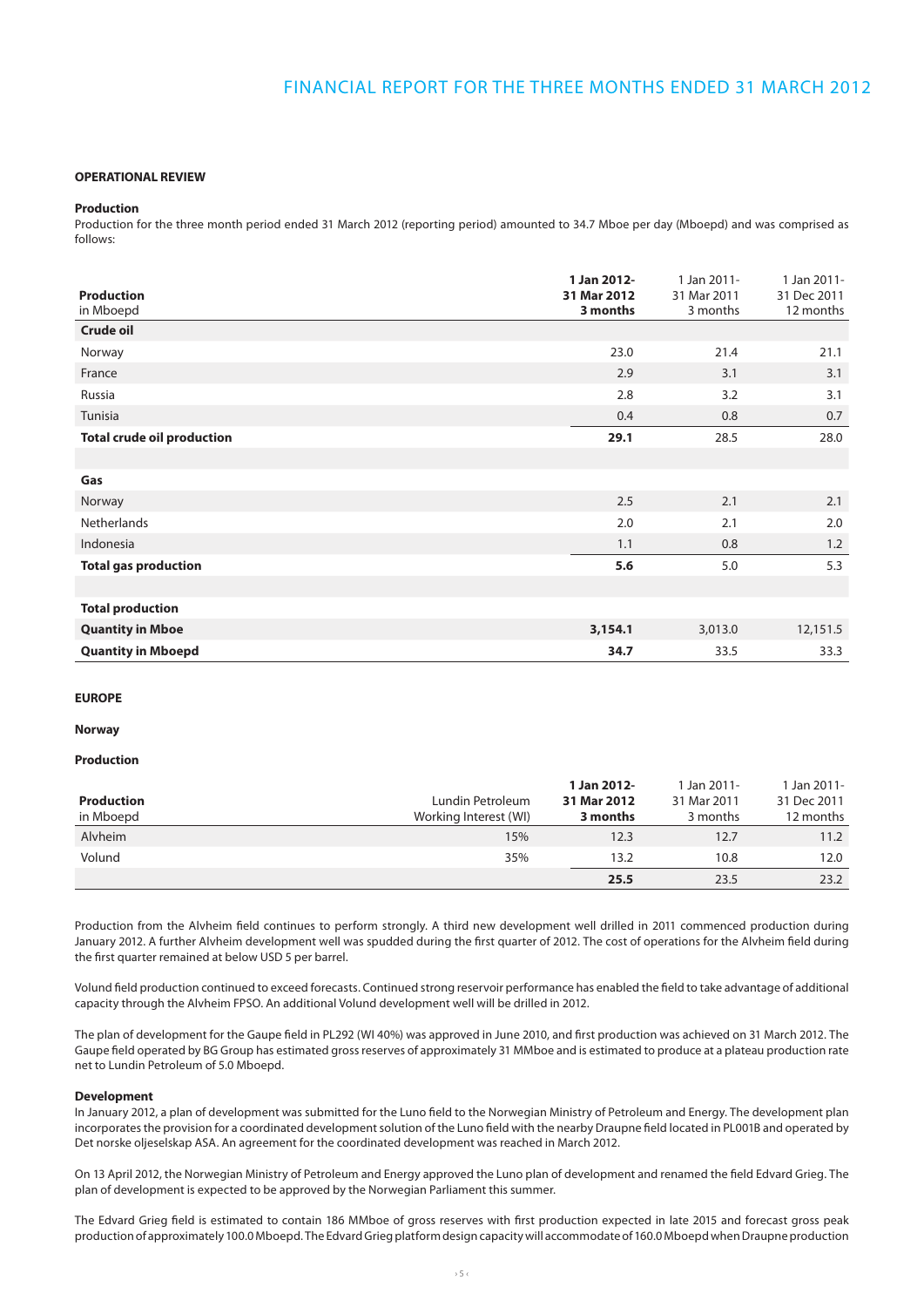### FINANCIAL REPORT FOR THE THREE MONTHS ENDED 31 MARCH 2012

is combined with that from the Edvard Grieg field. The gross capital cost of the Edvard Grieg field development is estimated at USD 4 billion to include platform, pipelines and 15 wells. Contracts have been awarded to Kværner covering engineering, procurement and construction of the jacket and the topsides for the platform and to Rowan Companies for a jack up rig to drill the development wells. Saipem has been awarded the contract for marine installation.

A plan of development of the Brynhild field in PL148 (WI 70%) was approved by the Norwegian Ministry of Petroleum and Energy in November 2011. The Brynhild field contains gross reserves of 20 MMboe and is expected to produce at an estimated gross plateau production rate of 12.0 Mboepd with first oil forecast in late 2013. The development involves the drilling of four wells tied back to the existing Shell operated Pierce field infrastructure in the UK sector of the North Sea. In March 2012, Lundin Petroleum announced that it had entered into an agreement with Talisman Energy to acquire an additional 30 percent interest in PL148 containing the Brynhild field, offshore Norway. Following completion of the acquisition, Lundin Petroleum will hold a 100 percent interest in PL148.

An oil discovery on the Bøyla prospect in PL340 (WI 15%) was announced in October 2009. The Bøyla field contains gross recoverable contingent resources of 21 MMboe and will be developed as a subsea tieback to the Alvheim FPSO. A plan of development is expected to be submitted for the Bøyla field in the first half of 2012 with first oil expected in 2014.

#### **Exploration**

Lundin Petroleum discovered theAvaldsnes field in PL501 (WI 40%) in 2010. In 2011, Statoil made theAldous Major South discovery on the neighbouring PL265 (WI 10%). Following appraisal drilling, it was determined that the discoveries were connected and in January 2012 the combined discovery was renamed Johan Sverdrup. Lundin Petroleum has announced a range of gross recoverable contingent resources for the Avaldsnes discovery in PL501 of between 800 million and 1.8 billion barrels of oil which have been audited by Gaffney, Cline & Associates. Similarly, Statoil has announced a range of gross recoverable contingent resources in PL265 of between 900 million and 1.5 billion barrels of oil. The Johan Sverdrup discovery is therefore estimated to contain contingent resources of between 1.7 and 3.3 billion barrels of recoverable oil.

In January 2012, a third appraisal well, 16/5-2S, located on PL501 was completed. The objective of the well was to delineate the southern flank of the Johan Sverdrup, PL501 discovery. The well, despite encountering good Jurassic sandstone reservoir, was deep to prognosis and as a result the reservoir was below the oil water contact. The impact of the well will most likely be a reduction of current resource estimates in the southern area of the Johan Sverdrup, PL501 discovery.

In March 2012, a further appraisal well, 16/2-11, was drilled on PL501 which encountered a 54 metre gross oil column in Upper and Middle Jurassic sandstone reservoir in an oil-down-to situation. The reservoir was encountered at depth prognosis. A comprehensive logging and coring programme has been successfully completed as well as a production test (DST) in the previously untested Middle Jurassic reservoir. The data obtained from this well confirmed good reservoir propertiesin line with the earlier Johan Sverdrup wells where the Upper Jurassic reservoir was of excellent quality with a high net to gross ratio. A sidetrack of the well has been successfully completed confirming similar excellent reservoir thickness and quality.

At least a further two appraisal wells will be drilled in PL501 in 2012 and Statoil will drill three further appraisal wells in PL265 in 2012. The appraisal programme will define the recoverable resource and assist with the development planning strategy. Lundin Petroleum, as operator of PL501, has signed a Pre-Unit Agreement with the partners within PL501 and PL265 for the joint field development of the Johan Sverdrup field. The main focus is to jointly deliver a common field development plan to the Norwegian authorities for sanctioning by the government. Statoil has been elected as working operator for the pre-unit phase.

There will be further exploration drilling in 2012 in three core exploration areas; the Southern Utsira High area in the Luno II prospect in PL359 (WI 40%), the Barents Sea area with the Pulk prospect in PL533 (WI 20%) and the Juksa prospect in PL490 (WI 60%) and the Møre Basin area with the Albert prospect in PL519 (WI 40%). In January 2012, Lundin Petroleum was awarded a further ten exploration licencesin the 2011 APA Licensing Round of which four will be operated by Lundin Petroleum.

#### **France**

| Production<br>in Mboepd | Lundin Petroleum<br>Working Interest (WI) | 1 Jan 2012-<br>31 Mar 2012<br>3 months | 1 Jan 2011-<br>31 Mar 2011<br>3 months | 1 Jan 2011-<br>31 Dec 2011<br>12 months |
|-------------------------|-------------------------------------------|----------------------------------------|----------------------------------------|-----------------------------------------|
| Paris Basin             | 100%                                      | 2.3                                    | 2.5                                    | 2.4                                     |
| Aquitaine Basin         | 50%                                       | 0.6                                    | 0.6                                    | 0.7                                     |
|                         |                                           | 2.9                                    | 3.1                                    | 3.1                                     |

The redevelopment of the Grandville field in the Paris Basin is continuing with five of the eight new development wells completed. The installation of new production facilities is substantially completed.

Two exploration wells are planned to be drilled in the Paris Basin area in the second half of 2012.

#### **The Netherlands**

The net gas production to Lundin Petroleum from the Netherlands averaged 2.0 Mboepd for the reporting period. Development drilling on existing production assets is ongoing to optimise field recovery and several exploration wells are planned to be drilled in 2012.

#### **Ireland**

Following the completion of seismic studies on the Slyne Basin licence 04/06 (WI 50%) discussions regarding future work programme are being considered by the licence partners.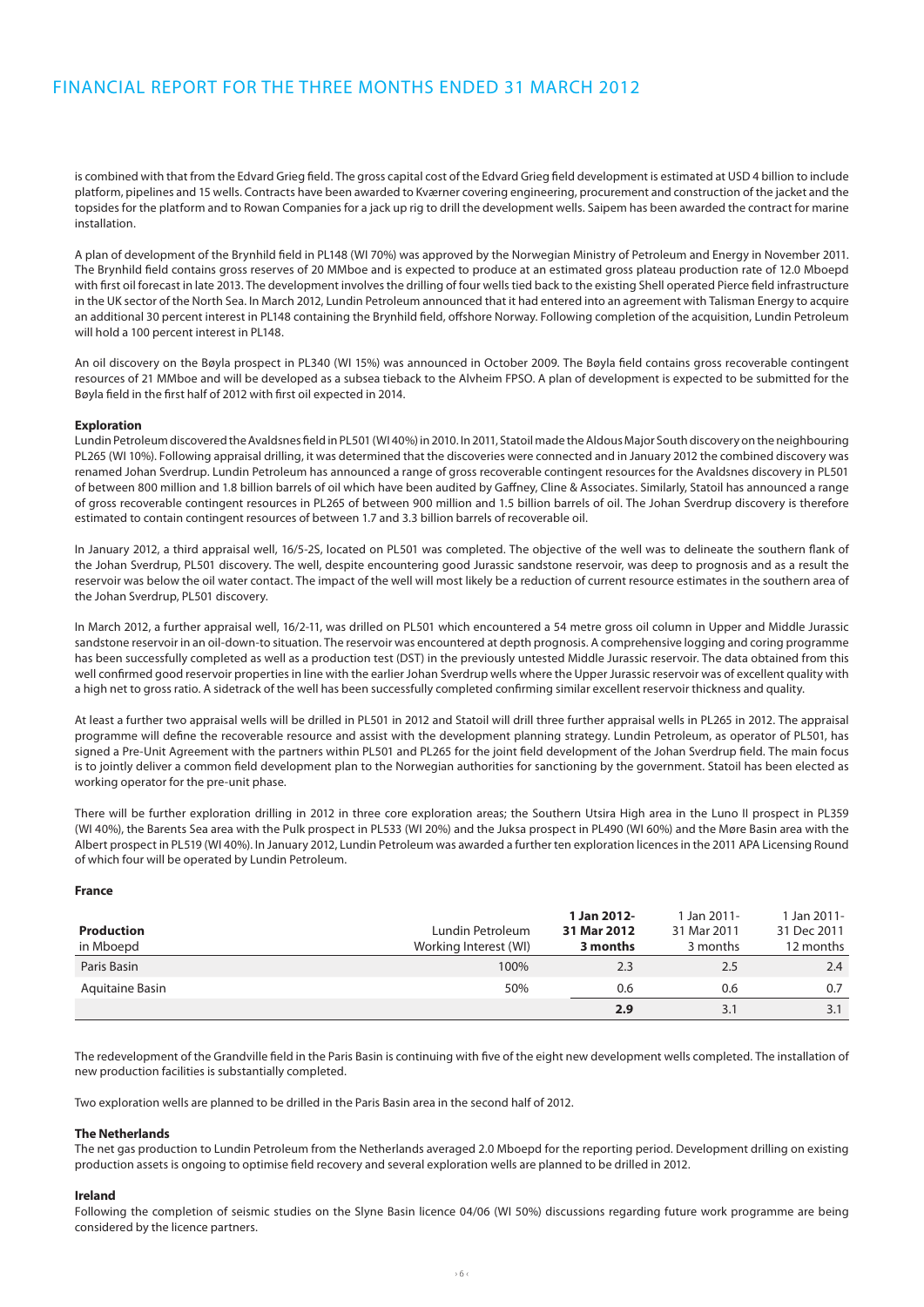### FINANCIAL REPORT FOR THE THREE MONTHS ENDED 31 MARCH 2012

#### **SOUTH EAST ASIA**

#### **Indonesia**

#### *Lematang (South Sumatra)*

The net production to Lundin Petroleum from the Singa gas field (WI 25.9%) during the reporting period amounted to 1.2 Mboepd. Production in the reporting period has been affected by well maintenance work which is expected to continue into the second quarter of 2012.

#### *Baronang/Cakalang (Natuna Sea)*

Planning is underway for the commencement of exploration drilling on the Baronang and Cakalang Blocks (WI 100%) in 2013.

#### *South Sokang (Natuna Sea)*

The interpretation of the 2,400 km 2D seismic acquisition programme, completed in 2011, is ongoing to determine the location for a 3D seismic acquisition programme in 2013.

#### *Gurita (Natuna Sea)*

A 3D seismic acquisition programme of 950 km² will be completed in 2012 on the Gurita Block (WI 100%).

#### *Rangkas (Java)*

Following interpretation of the 474 km 2D seismic acquisition programme completed on the Rangkas Block (WI 51%) during 2010, a decision wastaken in the first quarter of 2012 to relinquish the Block.

#### **Malaysia**

Five exploration and appraisal wells will be drilled in 2012 following the five wells that were drilled in 2011.

In June 2011, Lundin Petroleum acquired a 75 percent working interest in Block PM307 offshore peninsular Malaysia. A 2,100 km<sup>2</sup> 3D seismic acquisition programme was completed in 2011. In January 2012, the Bertam-2 appraisal well wassuccessfully completed proving the continuity and quality of the K10 oil reservoir sandstone. The Bertam discovery is likely a commercial oil field and studies are now progressing to review potential development concepts.

The Tarap and Cempulut exploration wells drilled in Block SB303 (WI 75%), offshore Sabah, east Malaysia in 2011 resulted in gas discoveries alongside the existing discovery named Titik Terang. The three discoveries are in close proximity to one another and have an estimated gross contingent resource (best estimate) of more than 250 bcf and Lundin Petroleum is evaluating the potential for a cluster development. A further exploration well will be drilled on this Block during 2012 to target the Berangan prospect. An exploration well will also be drilled on the neighbouring SB307/308 to target upside exploration potential on the Tiga Papan discovery.

In November 2011, the second exploration well drilled in PM308A Janglau-1 was completed as an oil discovery proving up a new play concept in Oligocene intra-rift sands. The discovery will require further drilling in the area and an additional well is planned in 2012. Two further wells will be drilled in the Penyu Basin contained within Blocks PM308B and PM307.

#### **RUSSIA**

The net production to Lundin Petroleum from Russia for the period was 2.8 Mboepd. In the Lagansky Block (WI 70%) in the northern Caspian a major oil discovery was made on the Morskaya field in 2008. The discovery is deemed to be strategic, due to its offshore location, by the Russian Government under the Foreign Strategic Investment Law. As a result a 50 percent ownership by a state owned Company is required prior to appraisal and development.

#### **AFRICA**

#### **Tunisia**

The net production to Lundin Petroleum from the Oudna field (WI 40%) was 0.4 Mboepd for the reporting period. During March 2012, damage was incurred to a flowline during a storm resulting in a shut-in of the field. An assessment of repair solutions to the flowline is being carried out and in the event that it is determined to be uneconomic to repair, the field will be abandoned.

#### **Congo (Brazzaville)**

Lundin Petroleum has decided to relinquish itsinterest in Block Marine XI (WI 18.75%). The work programme for Block Marine XIV (WI 21.55%) has been fulfilled.

#### **FINANCIAL REVIEW**

#### **Result**

The net result for the three month period ended 31 March 2012 (reporting period) amounted to MUSD 47.2 (MUSD 53.4). The net result attributable to shareholders of the Parent Company for the reporting period amounted to MUSD 48.8 (MUSD 55.1) representing earnings per share on a fully diluted basis of USD 0.16 (USD 0.18).

Earnings before interest, tax, depletion and amortisation (EBITDA) for the reporting period amounted to MUSD 309.2 (MUSD 238.4) representing EBITDA per share on a fully diluted basis of USD 0.99 (USD 0.77). Operating cash flow for the reporting period amounted to MUSD 166.6 (MUSD 193.6) representing operating cash flow per share on a fully diluted basis of USD 0.54 (USD 0.62).

#### **Changes in the Group**

There are no significant changes to the Group for the reporting period.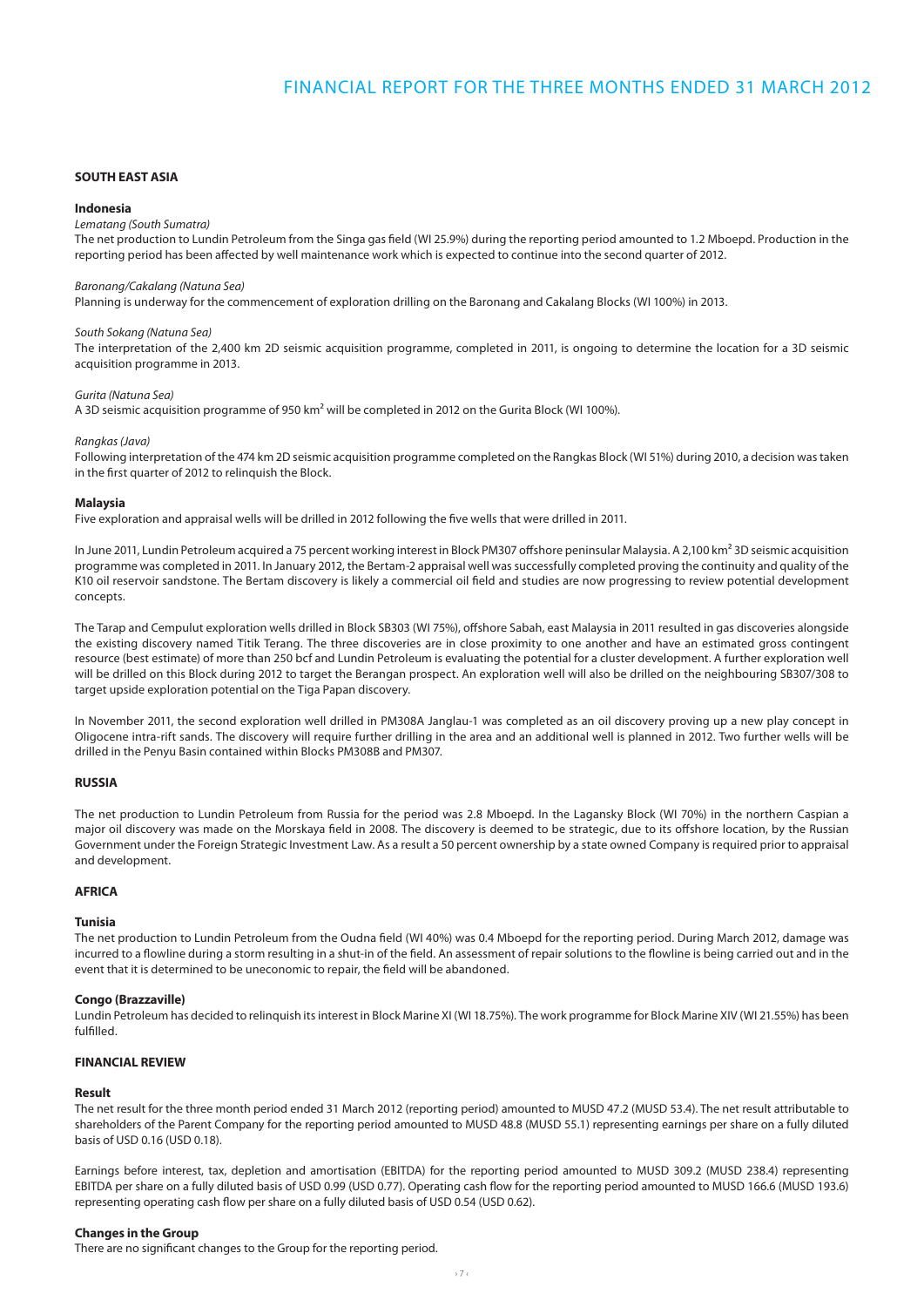#### **Operating income**

Net sales of oil and gas for the reporting period amounted to MUSD 359.2 (MUSD 289.6) and are detailed in Note 1. Compared to the comparative period, sales volumes were 11 percent higher and the achieved oil price was 12 percent higher resulting in 24 percent higher oil and gas revenues. The average price achieved by Lundin Petroleum for a barrel of oil equivalent amounted to USD 107.40 (USD 95.86) and is detailed in the following table. The premium over dated Brent on Norwegian crude oilsold during the reporting period averaged USD 4.08 per barrel. The average Dated Brent price for the reporting period amounted to USD 118.60 (USD 105.43) per barrel.

Sales of oil and gas for the reporting period were comprised as follows:

|                                                        | 1 Jan 2012-             | 1 Jan 2011-             | 1 Jan 2011-              |
|--------------------------------------------------------|-------------------------|-------------------------|--------------------------|
| <b>Sales</b><br>Average price per boe expressed in USD | 31 Mar 2012<br>3 months | 31 Mar 2011<br>3 months | 31 Dec 2011<br>12 months |
| <b>Crude oil sales</b>                                 |                         |                         |                          |
| <b>Norway</b>                                          |                         |                         |                          |
| - Quantity in Mboe                                     | 2,048.8                 | 1,941.9                 | 7,896.0                  |
| - Average price per boe                                | 123.06                  | 109.71                  | 115.38                   |
| <b>France</b>                                          |                         |                         |                          |
| - Quantity in Mboe                                     | 279.4                   | 291.3                   | 1,155.5                  |
| - Average price per boe                                | 119.50                  | 105.43                  | 110.59                   |
| <b>Netherlands</b>                                     |                         |                         |                          |
| - Quantity in Mboe                                     | 0.6                     | 0.5                     | 2.2                      |
| - Average price per boe                                | 107.07                  | 95.94                   | 103.87                   |
| <b>Russia</b>                                          |                         |                         |                          |
| - Quantity in Mboe                                     | 265.3                   | 301.1                   | 1,138.4                  |
| - Average price per boe                                | 77.7                    | 63.4                    | 69.8                     |
| <b>Tunisia</b>                                         |                         |                         |                          |
| - Quantity in Mboe                                     | 198.4                   |                         | 198.2                    |
| - Average price per boe                                | 111.77                  |                         | 125.12                   |
| <b>Total crude oil sales</b>                           |                         |                         |                          |
| - Quantity in Mboe                                     | 2,792.5                 | 2,534.8                 | 10,390.3                 |
| - Average price per boe                                | 117.59                  | 103.71                  | 110.25                   |
| Gas sales                                              |                         |                         |                          |
| <b>Norway</b>                                          |                         |                         |                          |
| - Quantity in Mboe                                     | 268.7                   | 234.5                   | 947.2                    |
| - Average price per boe                                | 61.18                   | 61.45                   | 61.14                    |
| <b>Netherlands</b>                                     |                         |                         |                          |
| - Quantity in Mboe                                     | 185.3                   | 187.3                   | 722.8                    |
| - Average price per boe                                | 60.35                   | 54.25                   | 60.61                    |
| <b>Indonesia</b>                                       |                         |                         |                          |
| - Quantity in Mboe                                     | 97.8                    | 64.2                    | 387.7                    |
| - Average price per boe                                | 32.49                   | 32.91                   | 32.42                    |
| <b>Total gas sales</b>                                 |                         |                         |                          |
| - Quantity in Mboe                                     | 551.8                   | 486.0                   | 2,057.7                  |
| - Average price per boe                                | 55.82                   | 54.91                   | 54.50                    |
| <b>Total sales</b>                                     |                         |                         |                          |
| - Quantity in Mboe                                     | 3,344.3                 | 3,020.8                 | 12,448.0                 |
| - Average price per boe                                | 107.40                  | 95.86                   | 101.04                   |

Sales quantities in a period can differ from production quantities as a result of permanent and timing differences. Timing differences can arise due to inventory, storage and pipeline balances effects. Permanent differences arise as a result of paying royalties in kind as well as the effects from production sharing agreements.

Oil produced in Tunisia is only lifted when the Ikdam FPSO is near to full. An Oudna cargo was lifted in January 2012.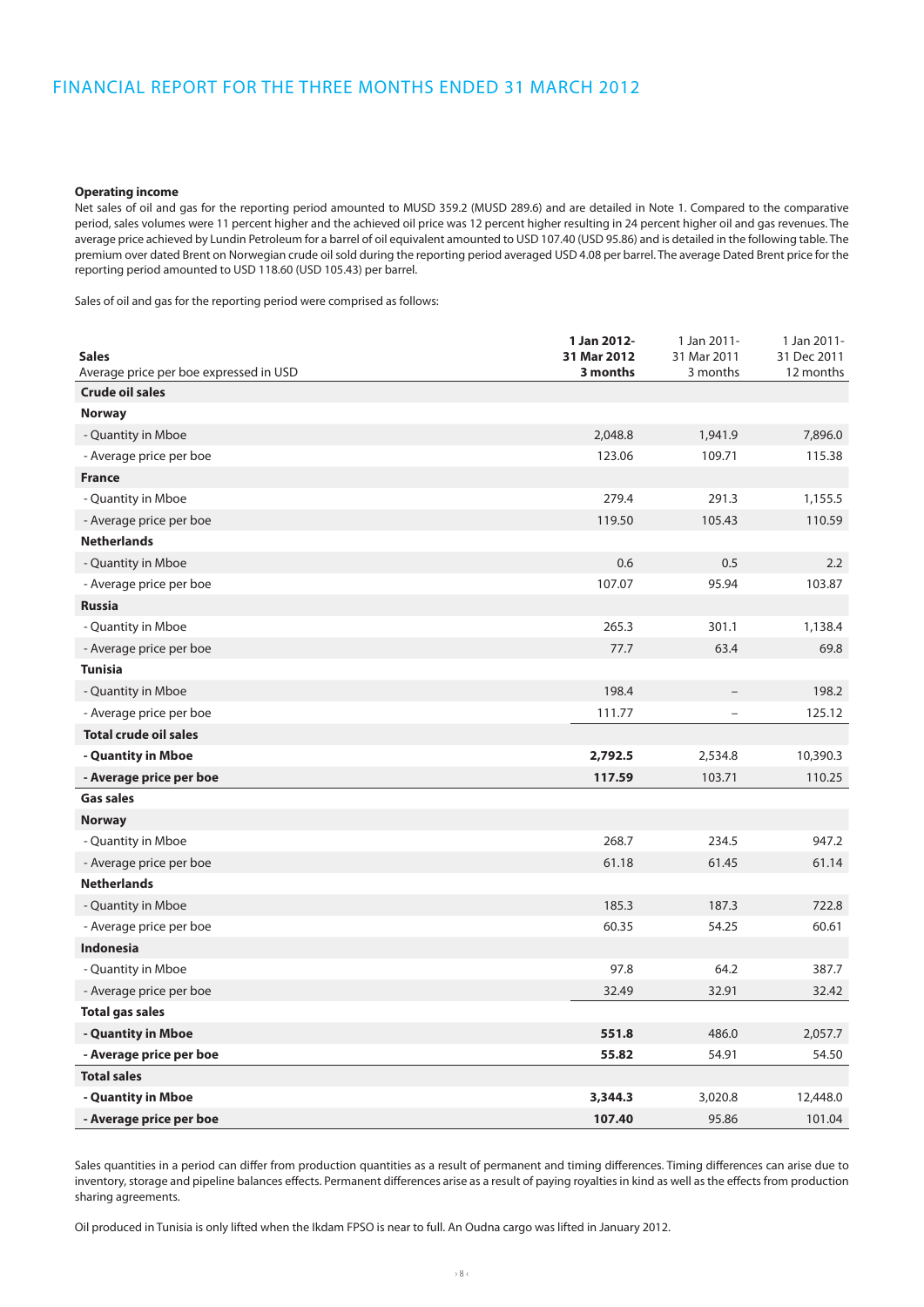### FINANCIAL REPORT FOR THE THREE MONTHS ENDED 31 MARCH 2012

The oil produced in Russia is sold on either the Russian domestic market or exported into the international market. 39 percent (33 percent) of Russian sales for the reporting period were on the international market at an average price of USD 116.30 per barrel (USD 100.91 per barrel) with the remaining 61 percent (67 percent) of Russian sales being sold on the domestic market at an average price of USD 53.21 per barrel (USD 44.75 per barrel).

Other operating income amounted to MUSD 3.0 (MUSD 2.2) for the reporting period and includes MUSD 1.6 (MUSD 1.3) of income relating to a quality differential compensation adjustment payable from the Vilje field owners to the Alvheim and Volund field owners. All three fields produce to the Alvheim FPSO vessel and the oil is commingled to produce an Alvheim crude blend which is then sold. Also included in other operating income is tariff income from France and the Netherlands and income for maintaining strategic inventory levels in France.

#### **Production costs**

Production costs including inventory movements for the reporting period amounted to MUSD 54.3 (MUSD 39.5) and are detailed in Note 2. The production and depletion costs per barrel of oil equivalent produced are detailed in the table below.

| <b>Production cost and depletion</b><br>in USD per boe | 1 Jan 2012-<br>31 Mar 2012<br>3 months | 1 Jan 2011-<br>31 Mar 2011<br>3 months | 1 Jan 2011-<br>31 Dec 2011<br>12 months |
|--------------------------------------------------------|----------------------------------------|----------------------------------------|-----------------------------------------|
| Cost of operations                                     | 7.98                                   | 7.70                                   | 8.43                                    |
| Tariff and transportation expenses                     | 2.17                                   | 1.98                                   | 1.88                                    |
| Royalty and direct taxes                               | 3.97                                   | 3.86                                   | 4.31                                    |
| Changes in inventory/lifting position                  | 2.94                                   | $-0.62$                                | 1.08                                    |
| Other                                                  | 0.17                                   | 0.19                                   | 0.18                                    |
| <b>Total production costs</b>                          | 17.23                                  | 13.11                                  | 15.88                                   |
| Depletion                                              | 13.13                                  | 13.48                                  | 13.59                                   |
| Total cost per boe                                     | 30.36                                  | 26.59                                  | 29.47                                   |

The total cost of operations for the reporting period was MUSD 25.2 compared to MUSD 23.2 for the comparative period. The current reporting period cost is six percent lower than the Capital Market Day forecast for the first quarter of 2012 due primarily to a rephasing of operations to later in the year.

The cost of operations for the first quarter of 2012 was USD 7.98 per barrel, which due to rephased costs and higher production volumes, is nine percent lower than the Capital Market Day forecast of USD 8.75 per barrel for the first quarter. The cost of operations per barrel is expected to increase during the remainder of the year giving an average level for 2012 in line with the Capital Market Day forecast of USD 9.35 per barrel. The increase in the forecast for the year is primarily due to the inclusion of the Gaupe field, Norway and well intervention work planned for the Alvheim and Volund fields, Norway.

The tariff and transportation expenses for the reporting period amounted to MUSD 6.8 compared to MUSD 6.0 for the comparative period. Included in the reporting period are costs of MUSD 0.8 (MUSD -) associated with the reservation of capacity in the third party owned gas infrastructure system for the Gaupe field.

Royalty and direct taxes includes Russian Mineral Resource Extraction Tax (MRET) and Russian Export Duties. The rate of MRET is levied on the volume of Russian production and varies in relation to the international market price of Urals blend and the Rouble exchange rate. MRET averaged USD 23.05 (USD 20.28) per barrel of Russian production for the reporting period. The rate of export duty on Russian oil isrevised by the Russian Federation monthly and is dependent on the average price obtained for Urals Blend for the preceding one month period. The export duty is levied on the volume of oil exported from Russia and averaged USD 56.28 (USD 47.04) per barrel for the reporting period. The royalty and direct taxes have increased compared to prior year following the rise in crude prices impacting the cost of Russian MRET and export duty.

There are both permanent and timing differences that result in sales volumes not being equal to production volumes during a period. Changes to the hydrocarbon inventory and under or overlift positions result from these timing differences and an amount of MUSD 9.3 (MUSD -1.9) was charged to the income statement for the reporting period. The main reason for the charge in the reporting period is due to the lifting in January of the hydrocarbon inventory from the Ikdam FPSO on the Oudna field, Tunisia, resulting in a net MUSD 11.4 charge to production costs in the first quarter. There was no Oudna cargo lifted in the comparative period.

#### **Depletion costs**

Depletion costs amounted to MUSD 41.4 (MUSD 40.6) and are detailed in Note 3. Norway contributed approximately 80 percent of the total depletion charge for the period at a rate of USD 14.30 per barrel.

#### **Exploration costs**

Exploration costs for the reporting period amounted to MUSD 8.8 (MUSD 10.0) and are detailed in Note 4. As a result of the decision taken to relinquish the Rangkas Block, Indonesia, MUSD 6.8 of capitalised cost associated with the Block was expensed in the quarter. Other costs expensed in the reporting period mainly relate to ongoing costs on the Congo (Brazzaville) Blocks and a relinquished exploration licence in Norway.

Exploration and appraisal costs are capitalised as they are incurred. When exploration drilling is unsuccessful the costs are immediately charged to the income statement as exploration costs. All capitalised exploration costs are reviewed on a regular basis and are expensed where there is uncertainty regarding their recoverability.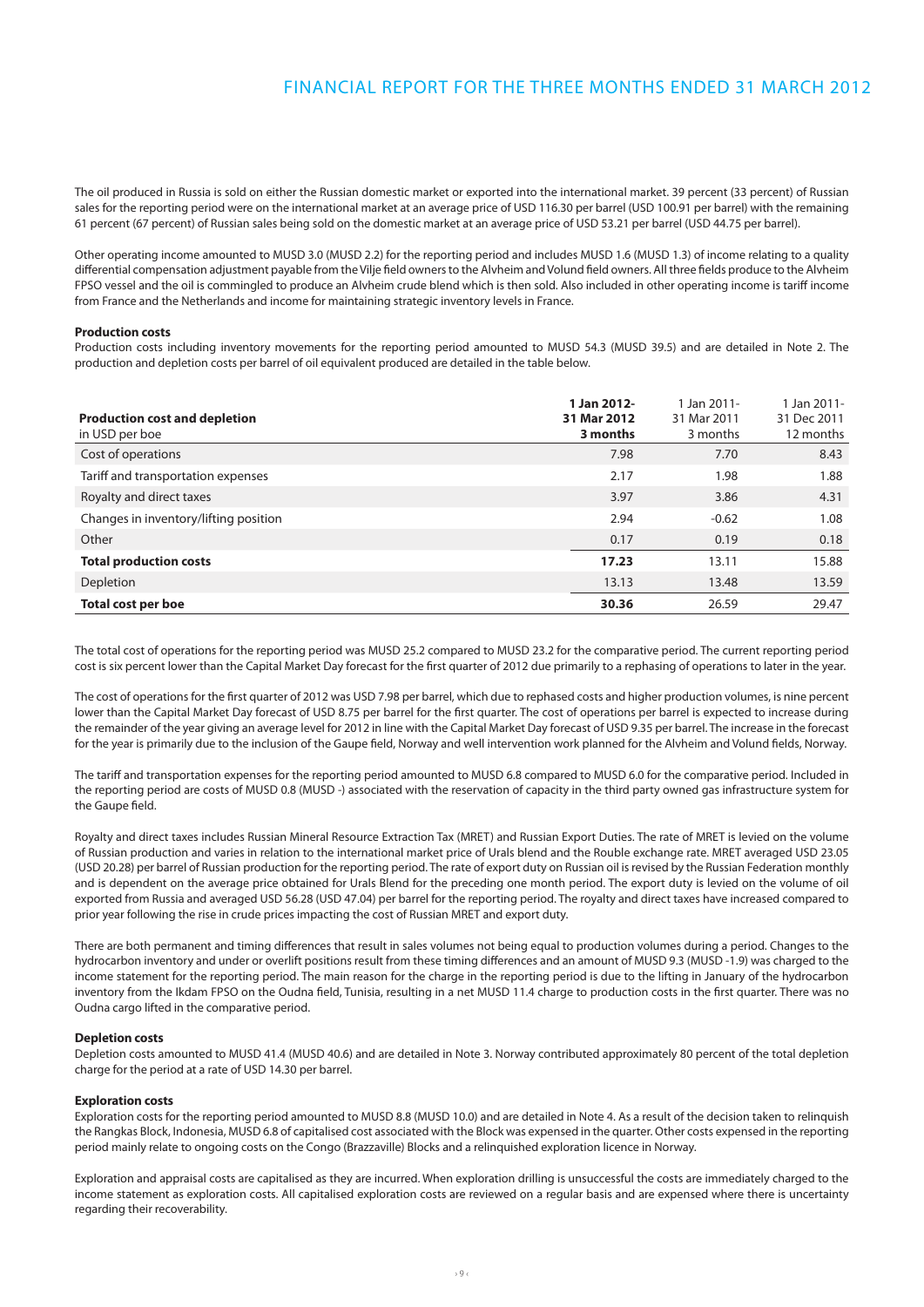#### **General, administrative and depreciation expenses**

The general, administrative and depreciation expenses for the reporting period amounted to MUSD -0.5 (MUSD 14.6) of which MUSD -8.2 (MUSD 6.3) related to non-cash charges in relation to the Group's Long-term Incentive Plan (LTIP) scheme.

The credit in the reporting period is due to the reduction in the LTIP provision as a result of a lower Lundin Petroleum share price at the balance sheet date. The value of the LTIP awards, based on Lundin Petroleum's share price at the balance sheet date, is applied to the vested portion of all outstanding LTIP awards. The credit to the income statement for the reporting period includes the revaluation of the provision relating to prior reporting periods.

Lundin Petroleum has mitigated the exposure of the LTIP by purchasing 6,882,638 of its own shares. For more detail refer to the remuneration section below.

#### **Financial income**

Financial income for the reporting period amounted to MUSD 0.6 (MUSD 17.2) and is detailed in Note 6.

Interest income for the reporting period amounted to MUSD 0.6 (MUSD 1.3). The interest income in the comparative period includes an amount of MUSD 0.9 relating to a loan to Etrion Corporation. The Etrion loan was repaid during the second quarter of 2011.

An amount of MUSD 15.6, relating to the sale of Africa Oil Corporation shares is included in financial income for the comparative period.

#### **Financial expenses**

Financial expenses for the reporting period amounted to MUSD 27.3 (MUSD 14.0) and are detailed in Note 7.

Foreign exchange losses for the reporting period amounted to MUSD 4.1 (MUSD 8.5). The US Dollar weakened against the Euro and the Norwegian Kroner during the reporting period giving rise to exchange loss movements on the intercompany loans and working capital balances.

A provision for the costs of site restoration is recorded in the balance sheet at the discounted value of the estimated future cost. The effect of the discount is unwound each year and charged to the income statement. An amount of MUSD 1.2 (MUSD 1.1) has been charged to the income statement for the reporting period.

The amortisation of the deferred financing fees for the reporting period amounted to MUSD 1.3 (MUSD 0.6) and relates to the expensing of the fees incurred in establishing the current loan facility over the period of usage of the facility. As Lundin Petroleum is in the process of arranging a new financing facility in 2012, the amount expensed was increased in the reporting period.

Lundin Petroleum owns 50 million shares in ShaMaran Petroleum which it acquired in 2009 in a non-cash transaction. The investment was booked at the fair value of the shares at the date of acquisition and under accounting rules, subsequent movements in the fair value of the shares were being recognised in the consolidated statement of comprehensive income. In January 2012, ShaMaran Petroleum announced that it had relinquished its working interests in its operated Production Sharing Contract licences and, as such, it was considered that there had been a permanent diminution in the fair value of the shares of ShaMaran Petroleum held by Lundin Petroleum. The cumulative loss recognised in other comprehensive income of MUSD 18.6 was reclassified from equity and recognised in the income statement in the reporting period.

#### **Tax**

The tax charge for the reporting period amounted to MUSD 184.2 (MUSD 136.9) and is detailed in Note 8.

The current tax charge for the reporting period amounted to MUSD 141.3 (MUSD 58.7) of which MUSD 132.0 (MUSD 49.0) relatesto Norway. The increase in the Norway current tax charge from the comparative period is mainly due to the higher revenues generated by Norway in the reporting period and the utilisation in the comparative period of tax allowances earned on development expenditure brought forward offsetting the 50 percent Norway offshore tax. The Norwegian current tax for the reporting period is calculated using the actual results achieved and the development and exploration expenditure incurred. The low level of development and exploration expenditure in the reporting period compared to that expected for the remainder of the year has resulted in a high rate of current tax charge for the reporting period compared to the forecast for the full year.

The deferred tax charge for the reporting period amounted to MUSD 42.9 (MUSD 78.2) and arises primarily where there is a difference in depreciation for tax and accounting purposes. MUSD 40.1 (MUSD 74.9) of the deferred tax charge is attributable to Norway.

The Group operates in various countries and fiscal regimes where corporate income tax rates are different from the regulations in Sweden. Corporate income tax rates for the Group vary between 20 percent and 78 percent. The effective tax rate for the Group for the reporting period amounted to 80 percent. This effective rate is calculated from the face of the income statement and does not reflect the effective rate of tax paid within each country of operation. The effective rate of tax is driven by Norway where the tax rate is 78 percent reduced by the effect of uplift on development expenditure for tax purposes. The effective rate is increased due to a number of non-tax adjusted items in the reporting period including the impairment of the ShaMaran shares and certain other financial items, as well as a lower tax credit on the exploration costs relating to the Rangkas Block, Indonesia. The operational tax rate adjusted for the Rangkas exploration costs is 70 percent for the reporting period.

#### **Non-controlling interest**

The net result attributable to non-controlling interest for the reporting period amounted to MUSD -1.6 (MUSD -1.7) and mainly relates to the noncontrolling interest's share in a Russian subsidiary which is fully consolidated.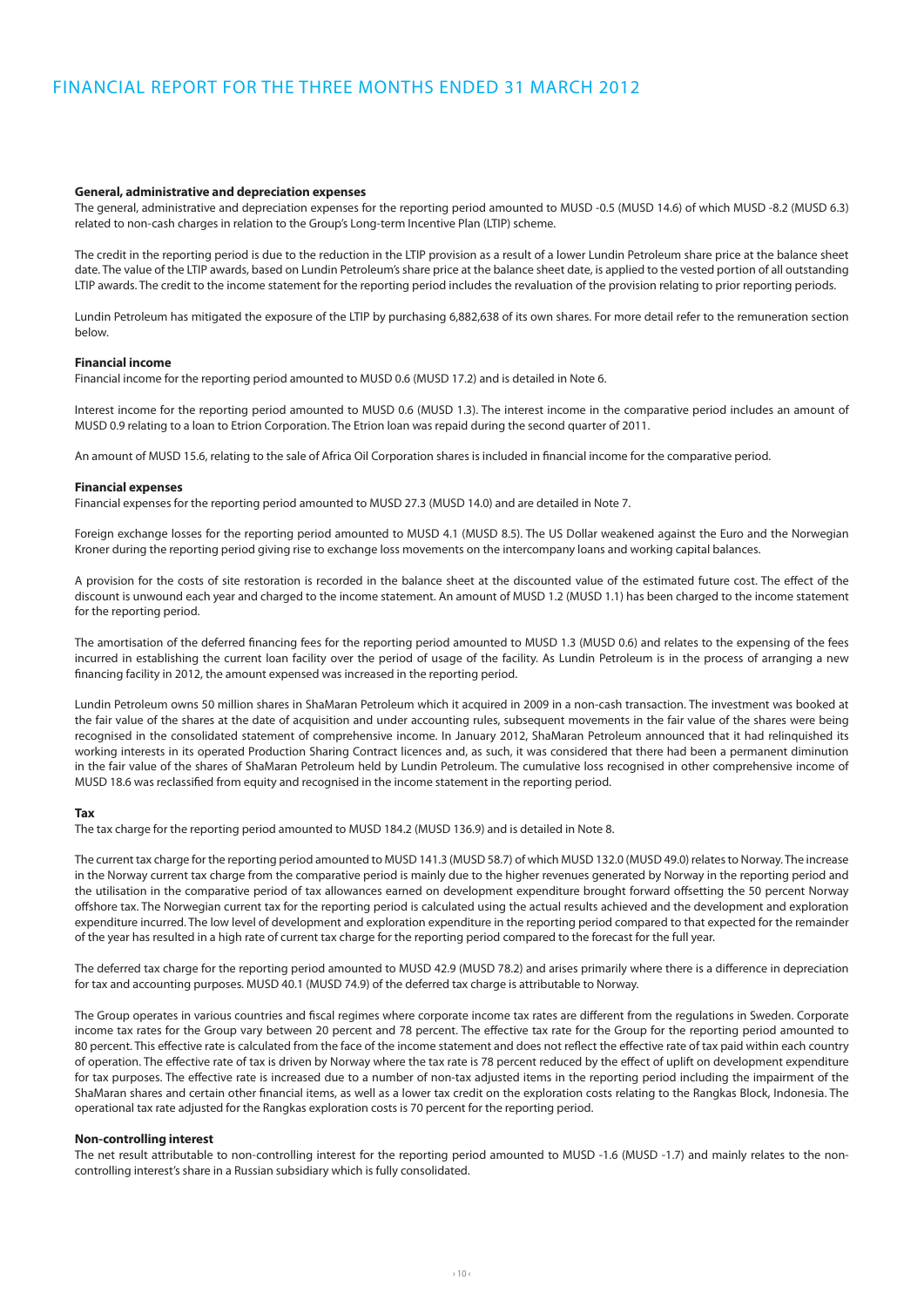### **BALANCE SHEET**

#### **Non-current assets**

Oil and gas properties amounted to MUSD 2,505.5 (MUSD 2,329.3) and are detailed in Note 9.

Development and exploration expenditure incurred for the reporting period was as follows:

|                         | 1 Jan 2012- | 1 Jan 2011- | 1 Jan 2011- |
|-------------------------|-------------|-------------|-------------|
| Development expenditure | 31 Mar 2012 | 31 Mar 2011 | 31 Dec 2011 |
| in MUSD                 | 3 months    | 3 months    | 12 months   |
| Norway                  | 46.9        | 29.5        | 186.8       |
| France                  | 10.6        | 2.8         | 30.9        |
| <b>Netherlands</b>      | 1.6         | 0.4         | 4.1         |
| Indonesia               | 0.1         | 2.7         | 6.4         |
| Russia                  | 1.2         | 1.3         | 4.2         |
|                         | 60.4        | 36.7        | 232.4       |

During the reporting period, an amount of MUSD 46.9 of development expenditure was incurred in Norway, primarily on the Brynhild and Gaupe field developments in Norway. MUSD 29.5 was spent in the comparative period on the development of the Gaupe and Alvheim fields. MUSD 10.6 was incurred in France in the reporting period on the Grandville field redevelopment.

|                                | 1 Jan 2012- | 1 Jan 2011- | 1 Jan 2011- |
|--------------------------------|-------------|-------------|-------------|
| <b>Exploration expenditure</b> | 31 Mar 2012 | 31 Mar 2011 | 31 Dec 2011 |
| in MUSD                        | 3 months    | 3 months    | 12 months   |
| Norway                         | 47.3        | 59.8        | 288.6       |
| France                         | 0.4         | 0.3         | 1.7         |
| Indonesia                      | 1.2         | 2.9         | 16.4        |
| Russia                         | 1.5         | 2.0         | 10.0        |
| Malaysia                       | 3.5         | 4.4         | 98.7        |
| Congo (Brazzaville)            | 1.2         | 1.5         | 19.0        |
| Other                          | 0.1         | 0.8         | 3.1         |
|                                | 55.2        | 71.7        | 437.5       |

During the reporting period, exploration expenditure of MUSD 47.3 was incurred in Norway mainly on the appraisal drilling of the Johan Sverdrup field. In the comparative period, MUSD 59.8 was spent in Norway on three exploration wells.

Other tangible assets amounted to MUSD 16.6 (MUSD 16.1) and represent office fixed assets and real estate.

Financial assets amounted to MUSD 38.4 (MUSD 46.6) and are detailed in Note 10. Othershares and participations amounted to MUSD 13.2 (MUSD 17.8) and predominantly relate to the shares held in ShaMaran Petroleum which are reported at market price. Other financial assets amounted to MUSD 11.3 (MUSD 11.0) and include Etrion Corporation bonds of MUSD 9.9 (MUSD 9.6) held by Lundin Petroleum. The deferred tax asset amounted to MUSD 12.5 (MUSD 15.3) and mainly relates to tax losses in the Netherlands.

#### **Current assets**

Receivables and inventories amounted to MUSD 235.9 (MUSD 224.4) and are detailed in Note 11.

Trade receivables amounted to MUSD 161.3 (MUSD 145.0). Higher oil prices have resulted in the value of the trade receivables being higher at 31 March 2012.

Other assets amounted to MUSD 30.2 (MUSD 21.2) and included an amount of MUSD 22.1 (MUSD 11.2) for a carried interest in PL148 Brynhild, Norway, under the terms of a sale agreement with the seller of the interest, Talisman Energy. The amount will be transferred to oil and gas properties on completion of the deal.

Cash and cash equivalents amounted to MUSD 137.6 (MUSD 73.6). Cash balances are held to meet operational and investment requirements.

#### **Non-current liabilities**

The non-current part of provisions amounted to MUSD 1,083.3 (MUSD 988.0) and is detailed in Note 12.

The provision for site restoration amounted to MUSD 145.3 (MUSD 119.3) and relates to future decommissioning obligation liabilities. The increase compared to the comparative period mainly results from the change in the discount factor used to calculate the present value of the decommissioning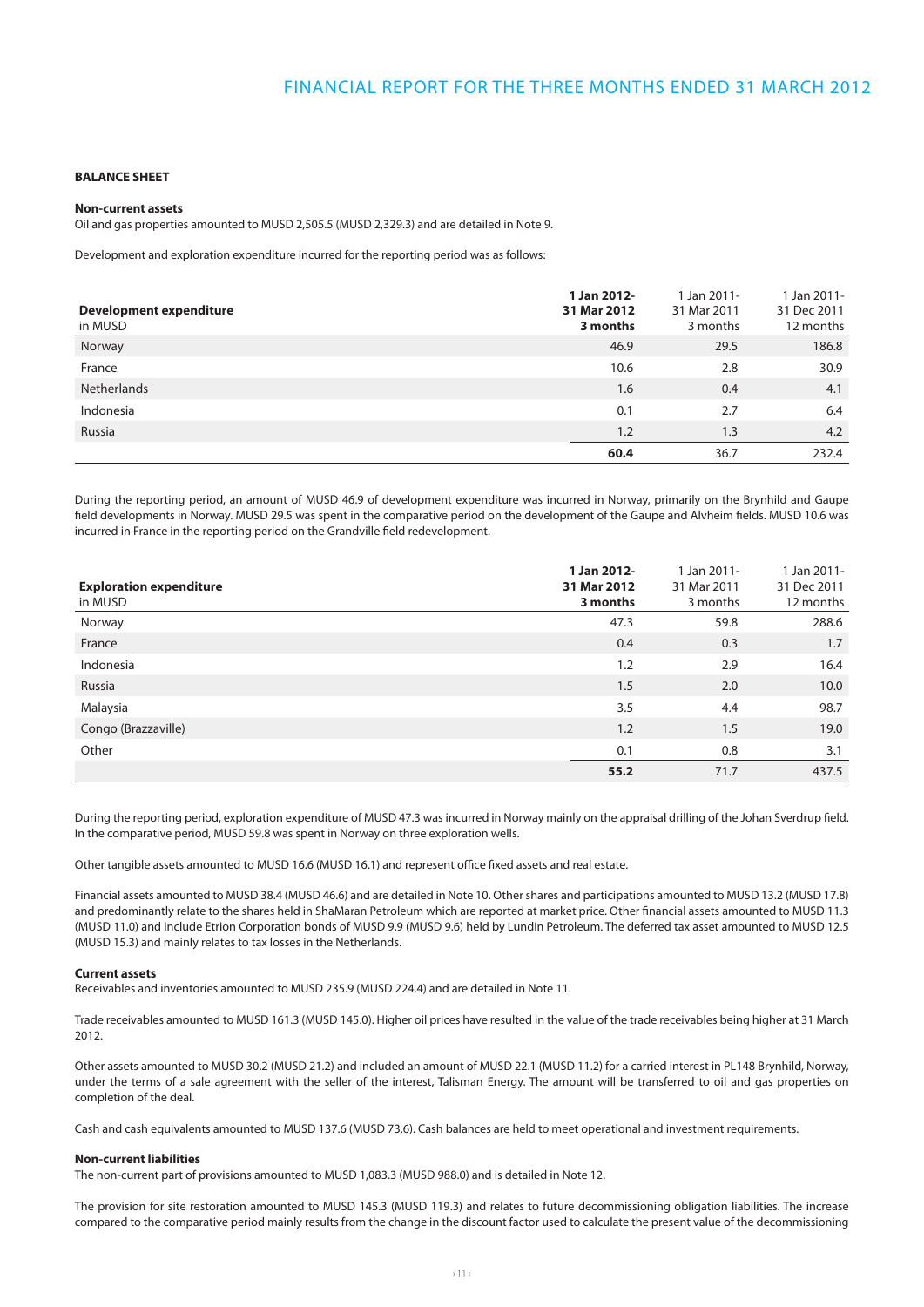### FINANCIAL REPORT FOR THE THREE MONTHS ENDED 31 MARCH 2012

liabilities and the inclusion of the decommissioning liability associated with the Gaupe field pipeline laid in the reporting period.

The provision for deferred taxes amounted to MUSD 878.2 (MUSD 803.5) and is arising on the excess of book value over the tax value of oil and gas properties. Deferred tax assets are netted off against deferred tax liabilities where they relate to the same jurisdiction in accordance with International Financial Reporting Standards (IFRS).

The non-current portion of the provision for Lundin Petroleum's LTIP scheme amounted to MUSD 51.8 (MUSD 58.1).

Other non-current provisions amounted to MUSD 6.4 (MUSD 5.6) and include a termination indemnity provision in Tunisia.

Long-term interest bearing debt amounted to MUSD 227.0 (MUSD 207.0) and relates to the outstanding loan under the Group's MUSD 850 revolving borrowing base facility.

Other non-current liabilities amounted to MUSD 21.3 (MUSD 21.8) and mainly represent funding advances made by a non-controlling interest entity in relation to LLC PetroResurs, Russia.

#### **Current liabilities**

Other current liabilities amounted to MUSD 410.6 (MUSD 390.6) and are detailed in Note 13.

Tax liabilities amounted to MUSD 307.6 (MUSD 240.1) of which MUSD 290.6 (MUSD 223.0) relates to Norway.

Joint venture creditors amounted to MUSD 68.9 (MUSD 88.4) and relate to ongoing operational costs.

Other liabilities amounted to MUSD 5.3 (MUSD 21.5). Included in other liabilities at 31 December 2011 was an amount of MUSD 10.9 (MUSD -) payable to Noreco in relation to Lundin Petroleum's acquisition of Noreco's 20 percent working interest in PL148 Brynhild, Norway. The liability wassettled in the first quarter of 2012.

The current portion of the provision for Lundin Petroleum's LTIP scheme amounted to MUSD 12.1 (MUSD 12.2).

#### **PARENT COMPANY**

The business of the Parent Company is investment in and management of oil and gas assets. The net result for the Parent Company amounted to MSEK 6.5 (MSEK -45.1) for the reporting period.

The result includes general and administrative expenses of MSEK -5.9 (MSEK 44.9) and interest expense of MSEK 8.6 (MSEK 5.3). The credit to general and administrative expenses in the reporting period is as a result of the reduction in the provision for the Group's LTIP. The comparative period includes financial income of MSEK 1.6 for supporting certain financial obligations for ShaMaran Petroleum.

#### **RELATED PARTY TRANSACTIONS**

During the reporting period, the Group has entered into transactions with related parties on a commercial basis as described below:

The Group received MUSD 0.1 (MUSD 0.1) from ShaMaran Petroleum for the provision of office and otherservices and MUSD – (MUSD 0.2) forsupporting certain financial obligations.

The Group paid MUSD 0.2 (MUSD 0.1) to other related parties in respect of aviation services received.

#### **LIQUIDITY**

Lundin Petroleum has a secured revolving borrowing base facility of MUSD 850 with a seven year term expiring in 2014, of which MUSD 227.0 was drawn in cash as at 31 March 2012. The MUSD 850 facility is a revolving borrowing base facility secured against certain cash flows generated by the Group. The amount available under the facility is recalculated every six months based upon the calculated cash flow generated by certain producing fields at an oil price and economic assumptions agreed with the banking syndicate providing the facility and is currently in excess of the facility size. The facility has reached a stage where availability reduces every six months. The maximum amount that can be drawn under the facility has been reduced to MUSD 630 and will continue to reduce until maturity of the facility. Lundin Petroleum is in the process of arranging a new financing facility to meet the funding requirements of its future development projects.

Lundin Petroleum has, through its subsidiary Lundin Malaysia BV, entered into five Production Sharing Contracts (PSC) with Petroliam Nasional Berhad, the oil and gas company of the Government of Malaysia (Petronas), in respect of the six operated Blocks in Malaysia. BNP Paribas, on behalf of Lundin Malaysia BV hasissued bank guaranteesin support of the work commitmentsin relation to these PSCs amounting to MUSD 87.8. In addition, BNP Paribas has issued additional bank guarantees to cover work commitments in Indonesia amounting to MUSD 2.4.

#### **SUBSEQUENT EVENTS**

No significant events have occurred after the end of the first three months of 2012 that are expected to have a substantial effect on this interim report.

#### **SHARE DATA**

Lundin Petroleum AB's issued share capital amounted to SEK 3,179,106 represented by 317,910,580 shares with a quota value of SEK 0.01 each.

As at 31 March 2012, Lundin Petroleum held 6,882,638 of its own shares.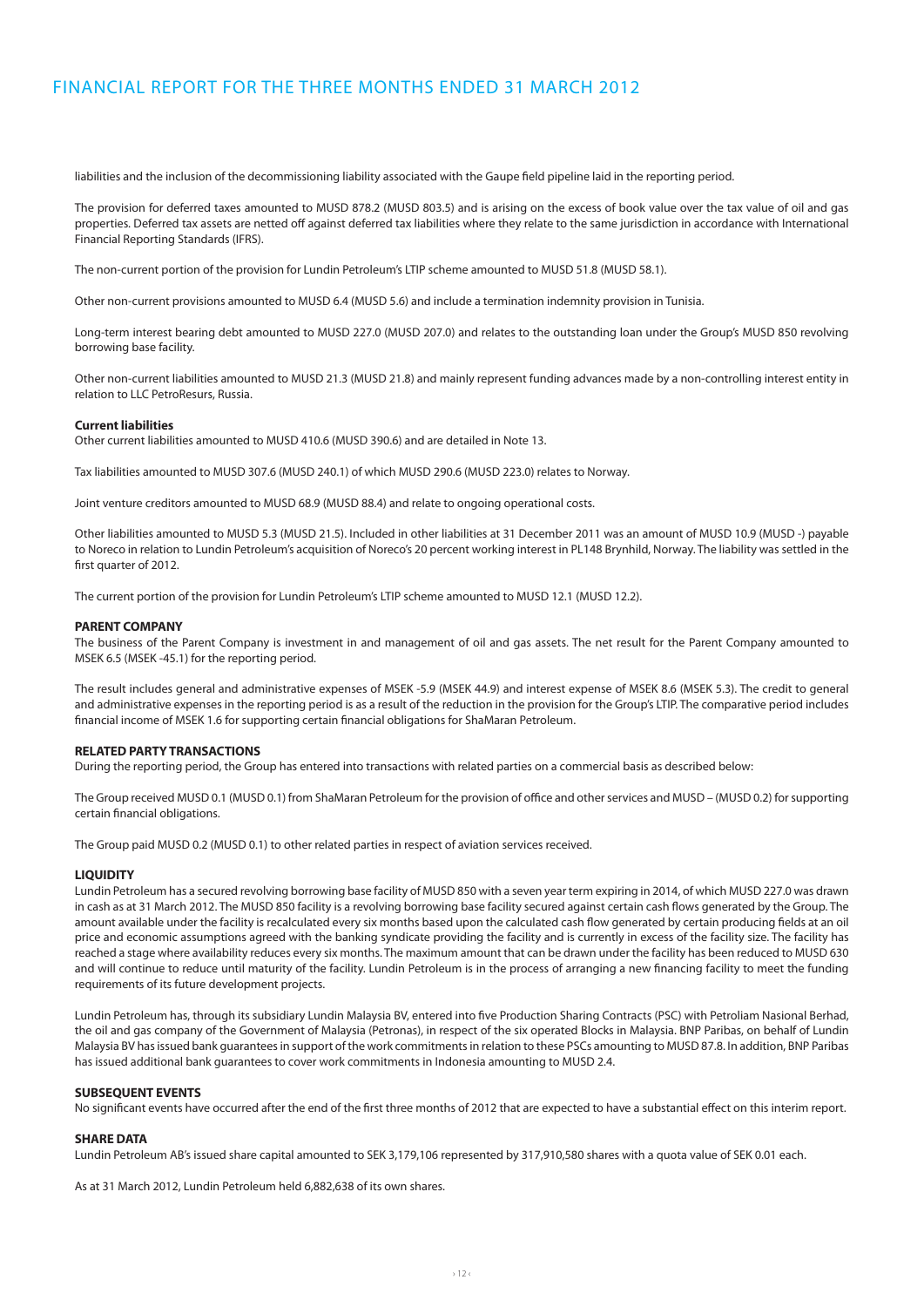#### **REMUNERATION**

Lundin Petroleums principles for remuneration are provided in the Company's 2011 Annual Report.

#### **Unit Bonus Plan**

In 2008, Lundin Petroleum implemented a LTIP scheme consisting of a Unit Bonus Plan which provides for an annual grant of units that will lead to a cash payment at vesting. The LTIP has a three year duration whereby the initial grant of units vested equally in three tranches: one third after one year; one third after two years; and the final third after three years. The cash payment is conditional upon the holder of the units remaining an employee of the Group at the time of payment. The share price for determining the cash payment at the end of each vesting period will be the five trading day average closing Lundin Petroleum share price prior to and following the actual vesting date.

LTIPs that follow the same principles as the 2008 LTIP have been implemented annually for employees other than Executive Management.

The number of units relating to the 2009, 2010 and 2011 Unit Bonus Plans outstanding as at 31 March 2012 were 209,440, 450,041, and 401,000.

#### **Phantom Option Plan**

At the AGM on 13 May 2009, the shareholders of Lundin Petroleum approved the implementation of an LTIP for Executive Management (being the President and Chief Executive Officer, the Chief Operating Officer, the Chief Financial Officer and the Senior Vice President Operations) consisting of a grant of phantom options exercisable after five years from the date of grant. The exercise of these options entitles the recipient to receive a cash payment based on the appreciation of the market value of the Lundin Petroleum share. Payment of the award under these phantom options will occur in two equal installments: (i) first on the date immediately following the fifth anniversary of the date of grant and (ii) second on the date which is one year following the date of the first payment.

The LTIP for Executive Management includes 5,500,928 phantom options with an exercise price of SEK 52.91. The phantom options will vest in May 2014 being the fifth anniversary of the date of grant. The recipients will be entitled to receive a cash payment equal to the average closing price of the Company's shares during the fifth year following grant, less the exercise price, multiplied by the number of phantom options. The participants of the phantom option plan are not entitled to receive new awards under the Unit Bonus Plan whilst the phantom options are still outstanding.

Lundin Petroleum holds 6,882,638 of its own shares acquired at an average cost of SEK 46.51 per share which mitigates the exposure of the LTIP. The Lundin Petroleum share price at 31 March 2012 was SEK 141.80. The provision for LTIP amounted to MUSD 63.9 as at 31 March 2012 and the market value of the shares held at 31 March 2012 was MUSD 146.1. The gain in the value of the own shares held can not be off set against the cost for the LTIP in accordance with accounting rules.

#### **ACCOUNTING POLICIES**

This interim report has been prepared in accordance with International Accounting Standard (IAS) 34, Interim Financial Reporting, and the Swedish Annual Accounts Act (1995:1554). The accounting policies adopted are consistent with those followed in the preparation of the Group's annual financial statements for the year ended 31 December 2011.

The financial reporting of the Parent Company has been prepared in accordance with accounting principles generally accepted in Sweden, applying RFR 2 Reporting for legal entities, issued by the Swedish Financial Reporting Board and the Annual Accounts Act (1995:1554).

Under Swedish company regulationsit is not allowed to report the Parent Company resultsin any other currency than SEK and consequently the Parent Company's financial information is reported in SEK and not in USD.

#### **RISKS AND RISK MANAGEMENT**

The objective of Business Risk Management is to identify, understand and manage threats and opportunities within the business on a continual basis. This objective is achieved by creating a mandate and commitment to risk management at all levels of the business. This approach actively addresses risk as an integral and continual part of decision making within the Group and is designed to ensure that all risks are identified, fully acknowledged, understood and communicated well in advance. The ability to manage and or mitigate these risks represents a key component in ensuring that the business aim of the Company is achieved. Nevertheless, oil and gas exploration, development and production involve high operational and financial risks, which even a combination of experience, knowledge and careful evaluation may not be able to fully eliminate or which are beyond the Company's control.

A detailed analysis of Lundin Petroleum's strategic, operational, financial and external risks and mitigation of those risks through risk management is described in Lundin Petroleum's 2011 Annual Report.

#### **EXCHANGE RATES**

For the preparation of the financial statements for the reporting period, the following currency exchange rates have been used.

|                     |         | 31 Mar 2012 |         | 31 Mar 2011 |         | 31 Dec 2011 |  |
|---------------------|---------|-------------|---------|-------------|---------|-------------|--|
|                     | Average | Period end  | Average | Period end  | Average | Period end  |  |
| 1 USD equals NOK    | 5.7867  | 5.6933      | 5.7233  | 5.5135      | 5.5998  | 5.9927      |  |
| 1 USD equals Euro   | 0.7628  | 0.7487      | 0.7316  | 0.7039      | 0.7185  | 0.7729      |  |
| 1 USD equals Rouble | 30.1660 | 29.4212     | 29.2647 | 28.3557     | 29.3738 | 32.2784     |  |
| 1 USD equals SEK    | 6.7524  | 6.6229      | 6.4833  | 6.2877      | 6.4867  | 6.8877      |  |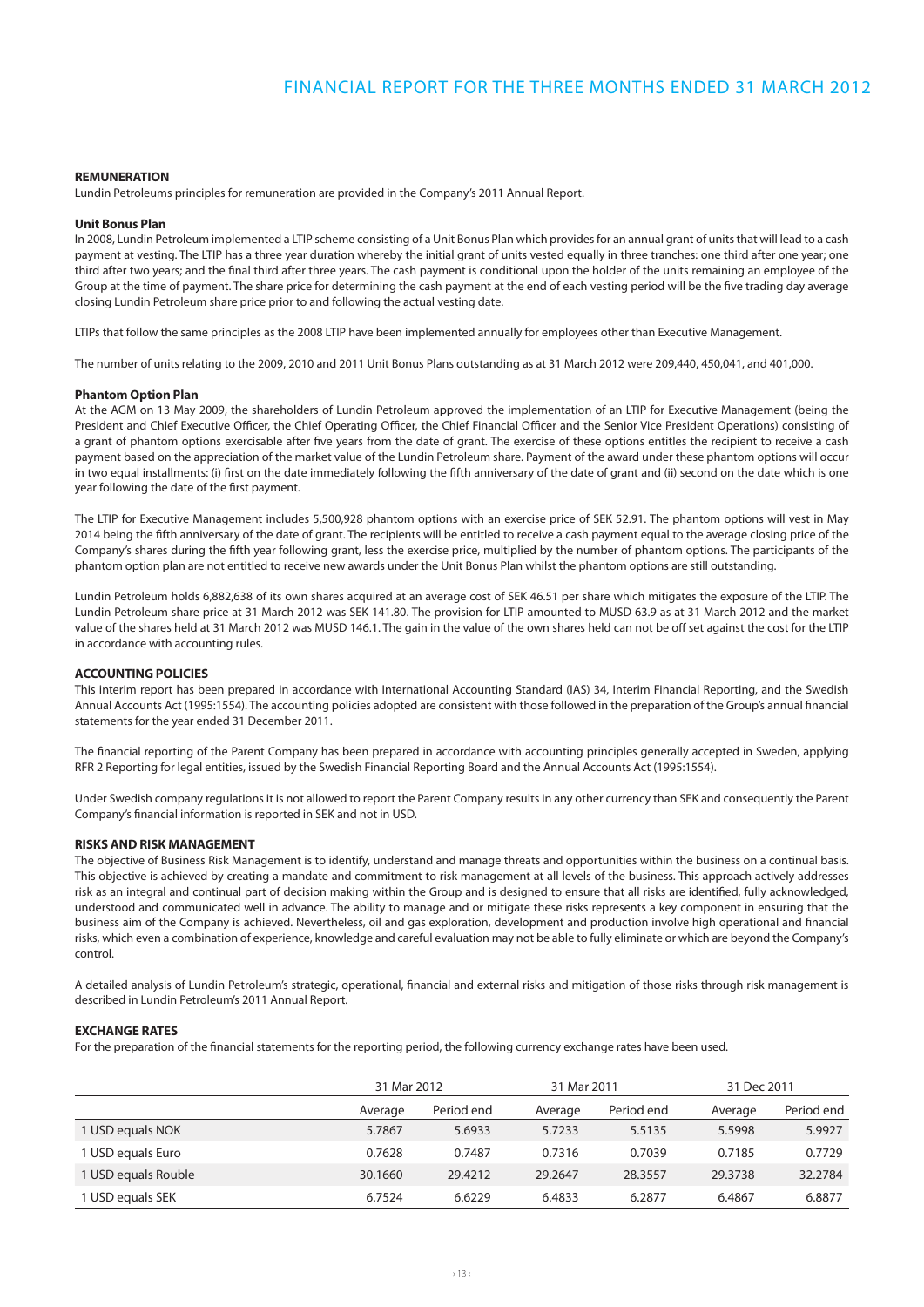### CONSOLIDATED INCOME STATEMENT

|                                                                |                | 1 Jan 2012-<br>31 Mar 2012 | 1 Jan 2011-<br>31 Mar 2011 | 1 Jan 2011-<br>31 Dec 2011 |
|----------------------------------------------------------------|----------------|----------------------------|----------------------------|----------------------------|
| Expressed in TUSD                                              | Note           | 3 months                   | 3 months                   | 12 months                  |
| <b>Operating income</b>                                        |                |                            |                            |                            |
| Net sales of oil and gas                                       | $\mathbf{1}$   | 359,178                    | 289,572                    | 1,257,691                  |
| Other operating income                                         |                | 3,042                      | 2,186                      | 11,824                     |
|                                                                |                | 362,220                    | 291,758                    | 1,269,515                  |
| <b>Cost of sales</b>                                           |                |                            |                            |                            |
| <b>Production costs</b>                                        | $\overline{2}$ | $-54,348$                  | $-39,461$                  | $-193,104$                 |
| Depletion costs                                                | 3              | $-41,408$                  | $-40,619$                  | $-165,138$                 |
| <b>Exploration costs</b>                                       | 4              | $-8,838$                   | $-10,010$                  | $-140,027$                 |
| <b>Gross profit</b>                                            |                | 257,626                    | 201,668                    | 771,246                    |
| General, administration and depreciation expenses              |                | 505                        | $-14,577$                  | $-67,022$                  |
| <b>Operating profit</b>                                        | 5              | 258,131                    | 187,091                    | 704,224                    |
| <b>Result from financial investments</b>                       |                |                            |                            |                            |
| Financial income                                               | 6              | 553                        | 17,253                     | 46,455                     |
| Financial expenses                                             | $\overline{7}$ | $-27,332$                  | $-14,054$                  | $-21,022$                  |
|                                                                |                | $-26,779$                  | 3,199                      | 25,433                     |
| <b>Profit before tax</b>                                       |                | 231,352                    | 190,290                    | 729,657                    |
|                                                                |                |                            |                            |                            |
| Income tax expense                                             | 8              | $-184,161$                 | $-136,855$                 | $-574,413$                 |
| <b>Net result</b>                                              |                | 47,191                     | 53,435                     | 155,244                    |
|                                                                |                |                            |                            |                            |
| Net result attributable to shareholders of the Parent Company: |                | 48,762                     | 55,129                     | 160,137                    |
| Net result attributable to non-controlling interest:           |                | $-1,571$                   | $-1,694$                   | $-4,893$                   |
| <b>Net result</b>                                              |                | 47,191                     | 53,435                     | 155,244                    |
|                                                                |                |                            |                            |                            |
| Earnings per share $-$ USD <sup>1</sup>                        |                | 0.16                       | 0.18                       | 0.51                       |
| Diluted earnings per share - USD <sup>1</sup>                  |                | 0.16                       | 0.18                       | 0.51                       |

<sup>1</sup> Based on net result attributable to shareholders of the Parent Company.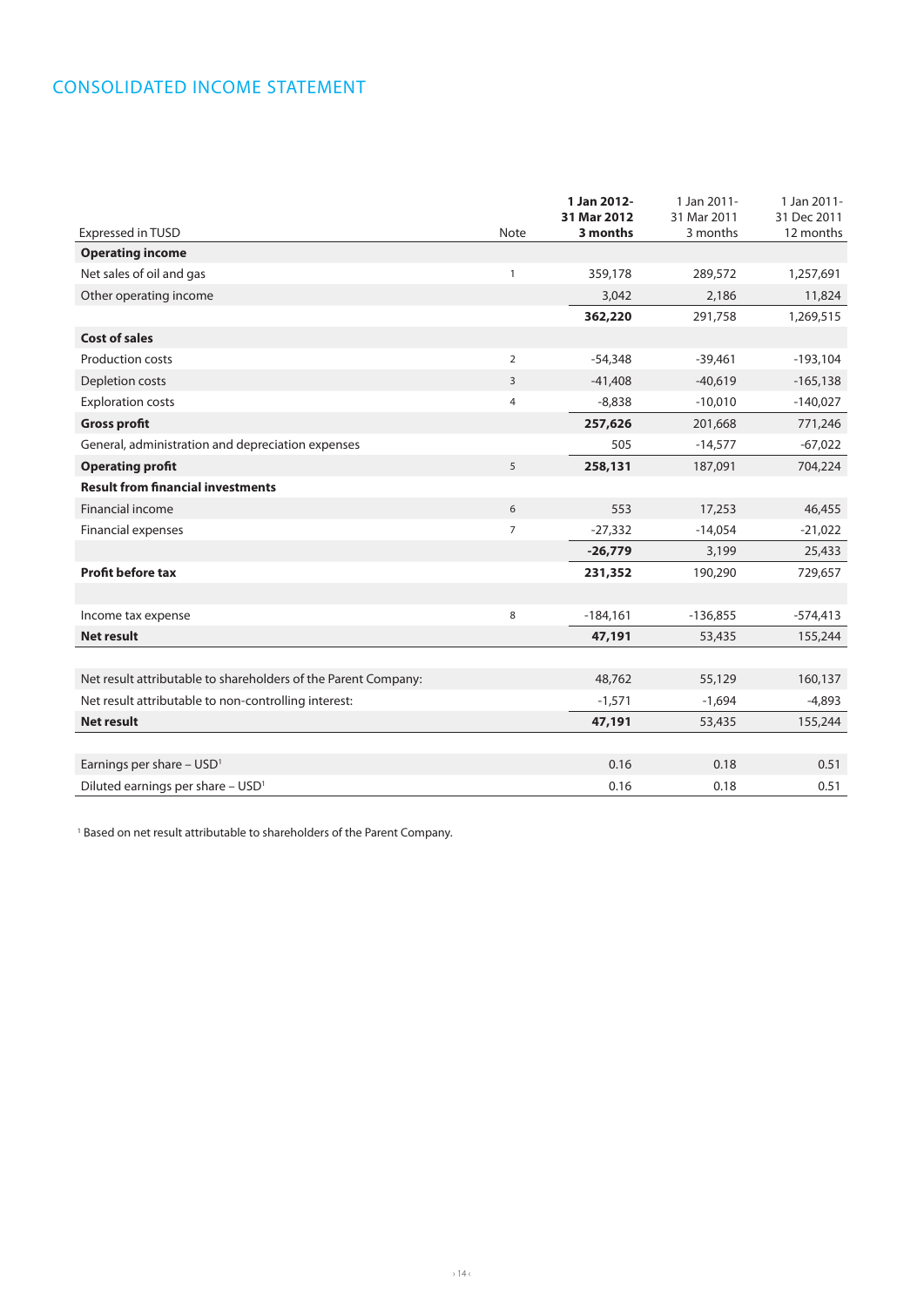## CONSOLIDATED STATEMENT OF COMPREHENSIVE INCOME

|                                                   | 1 Jan 2012- | 1 Jan 2011- | 1 Jan 2011- |
|---------------------------------------------------|-------------|-------------|-------------|
|                                                   | 31 Mar 2012 | 31 Mar 2011 | 31 Dec 2011 |
| Expressed in TUSD                                 | 3 months    | 3 months    | 12 months   |
| Net result                                        | 47,191      | 53,435      | 155,244     |
|                                                   |             |             |             |
| Other comprehensive income                        |             |             |             |
| Exchange differences foreign operations           | 52,745      | 54,568      | $-37,525$   |
| Cash flow hedges                                  | 170         | 1,936       | 6,971       |
| Available-for-sale financial assets               | 9,363       | $-20,455$   | $-50,210$   |
| Income tax relating to other comprehensive income | $-43$       | $-484$      | $-1,743$    |
|                                                   |             |             |             |
| Other comprehensive income, net of tax            | 62,235      | 35,565      | $-82,507$   |
|                                                   |             |             |             |
| <b>Total comprehensive income</b>                 | 109,426     | 89,000      | 72,737      |
|                                                   |             |             |             |
| Total comprehensive income attributable to:       |             |             |             |
| Shareholders of the Parent Company                | 106,559     | 86,837      | 80,466      |
| Non-controlling interest                          | 2,867       | 2,163       | $-7,729$    |
|                                                   | 109,426     | 89,000      | 72,737      |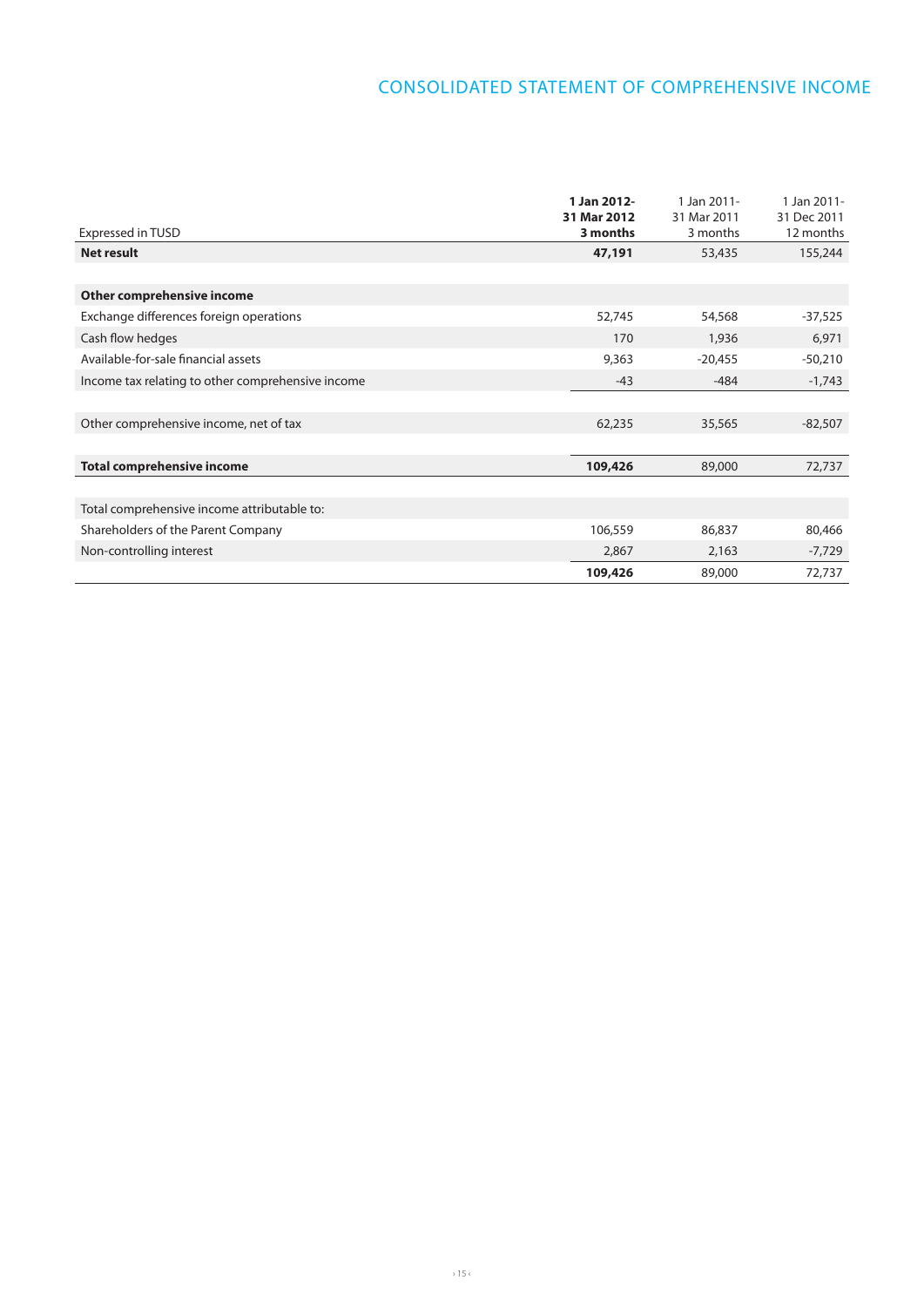### CONSOLIDATED BALANCE SHEET

| <b>Expressed in TUSD</b>             | Note | 31 March 2012 | 31 December 2011         |
|--------------------------------------|------|---------------|--------------------------|
| <b>ASSETS</b>                        |      |               |                          |
| <b>Non-current assets</b>            |      |               |                          |
| Oil and gas properties               | 9    | 2,505,488     | 2,329,270                |
| Other tangible assets                |      | 16,598        | 16,084                   |
| <b>Financial assets</b>              | 10   | 38,369        | 46,586                   |
| <b>Total non-current assets</b>      |      | 2,560,455     | 2,391,940                |
|                                      |      |               |                          |
| <b>Current assets</b>                |      |               |                          |
| Receivables and inventories          | 11   | 235,864       | 224,407                  |
| Cash and cash equivalents            |      | 137,610       | 73,597                   |
| <b>Total current assets</b>          |      | 373,474       | 298,004                  |
|                                      |      |               |                          |
| <b>TOTAL ASSETS</b>                  |      | 2,933,929     | 2,689,944                |
|                                      |      |               |                          |
| <b>EQUITY AND LIABILITIES</b>        |      |               |                          |
| <b>Equity</b>                        |      |               |                          |
| Shareholders' equity                 |      | 1,107,441     | 1,000,882                |
| Non-controlling interest             |      | 72,291        | 69,424                   |
| <b>Total equity</b>                  |      | 1,179,732     | 1,070,306                |
|                                      |      |               |                          |
| <b>Non-current liabilities</b>       |      |               |                          |
| Provisions                           | 12   | 1,083,264     | 987,993                  |
| <b>Bank loans</b>                    |      | 227,000       | 207,000                  |
| Other non-current liabilities        |      | 21,303        | 21,830                   |
| <b>Total non-current liabilities</b> |      | 1,331,567     | 1,216,823                |
|                                      |      |               |                          |
| <b>Current liabilities</b>           |      |               |                          |
| Other current liabilities            | 13   | 410,577       | 390,600                  |
| Provisions                           | 12   | 12,053        | 12,215                   |
| <b>Total current liabilities</b>     |      | 422,630       | 402,815                  |
|                                      |      |               |                          |
| <b>TOTAL EQUITY AND LIABILITIES</b>  |      | 2,933,929     | 2,689,944                |
|                                      |      |               |                          |
| Pledged assets                       |      | 546,159       | 519,624                  |
| Contingent liabilities and assets    |      |               | $\overline{\phantom{0}}$ |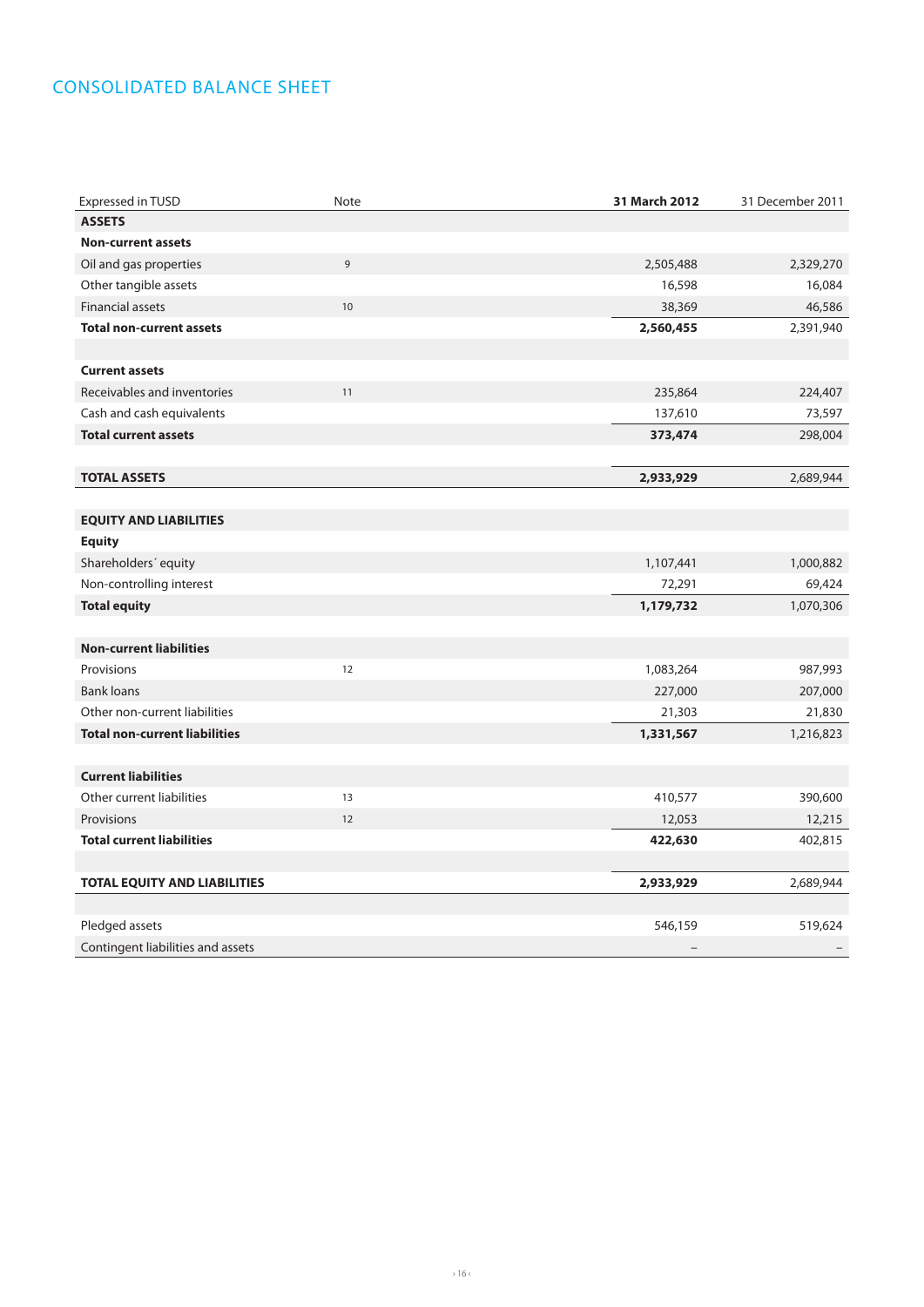## CONSOLIDATED STATEMENT OF CASH FLOW

|                                                           |      | 1 Jan 2012- | 1 Jan 2011- | 1 Jan 2011- |
|-----------------------------------------------------------|------|-------------|-------------|-------------|
|                                                           |      | 31 Mar 2012 | 31 Mar 2011 | 31 Dec 2011 |
| Expressed in TUSD                                         | Note | 3 months    | 3 months    | 12 months   |
| <b>Cash flow from operations</b>                          |      |             |             |             |
| Net result                                                |      | 47,191      | 53,435      | 155,244     |
|                                                           |      |             |             |             |
| Adjustments for non-cash related items                    | 14   | 251,845     | 194,067     | 915,174     |
| Interest received                                         |      | 121         | 630         | 1,457       |
| Interest paid                                             |      | $-1,531$    | $-1,485$    | $-1,597$    |
| Income taxes paid                                         |      | $-86,753$   | $-17,975$   | $-183,870$  |
| Changes in working capital                                |      | $-47,108$   | $-26,885$   | 10,528      |
| <b>Total cash flow from operations</b>                    |      | 163,765     | 201,787     | 896,936     |
|                                                           |      |             |             |             |
| <b>Cash flow from investments</b>                         |      |             |             |             |
| Proceeds from sale of other shares and participations     |      |             | 28,585      | 53,938      |
| Change in other financial fixed assets                    |      |             |             | 1,908       |
| Other payments                                            |      | $-351$      | $-557$      | $-1,168$    |
| Investment in oil and gas properties                      |      | $-115,626$  | $-108,320$  | $-670,032$  |
| Investment in office equipment and other assets           |      | $-994$      | $-1,307$    | $-3,786$    |
| <b>Total cash flow from investments</b>                   |      | $-116,971$  | $-81,599$   | $-619,140$  |
|                                                           |      |             |             |             |
| <b>Cash flow from financing</b>                           |      |             |             |             |
| Changes in long-term receivables                          |      | 19,471      | $-139,821$  | $-252,238$  |
| Dividend paid to non-controlling interest                 |      |             |             | $-212$      |
| <b>Total cash flow from financing</b>                     |      | 19,471      | $-139,821$  | $-252,450$  |
|                                                           |      |             |             |             |
| Change in cash and cash equivalents                       |      | 66,265      | $-19,633$   | 25,346      |
| Cash and cash equivalents at the beginning of the period  |      | 73,597      | 48,703      | 48,703      |
| Currency exchange difference in cash and cash equivalents |      | $-2,252$    | $-2,506$    | -452        |
| Cash and cash equivalents at the end of the period        |      | 137,610     | 26,564      | 73,597      |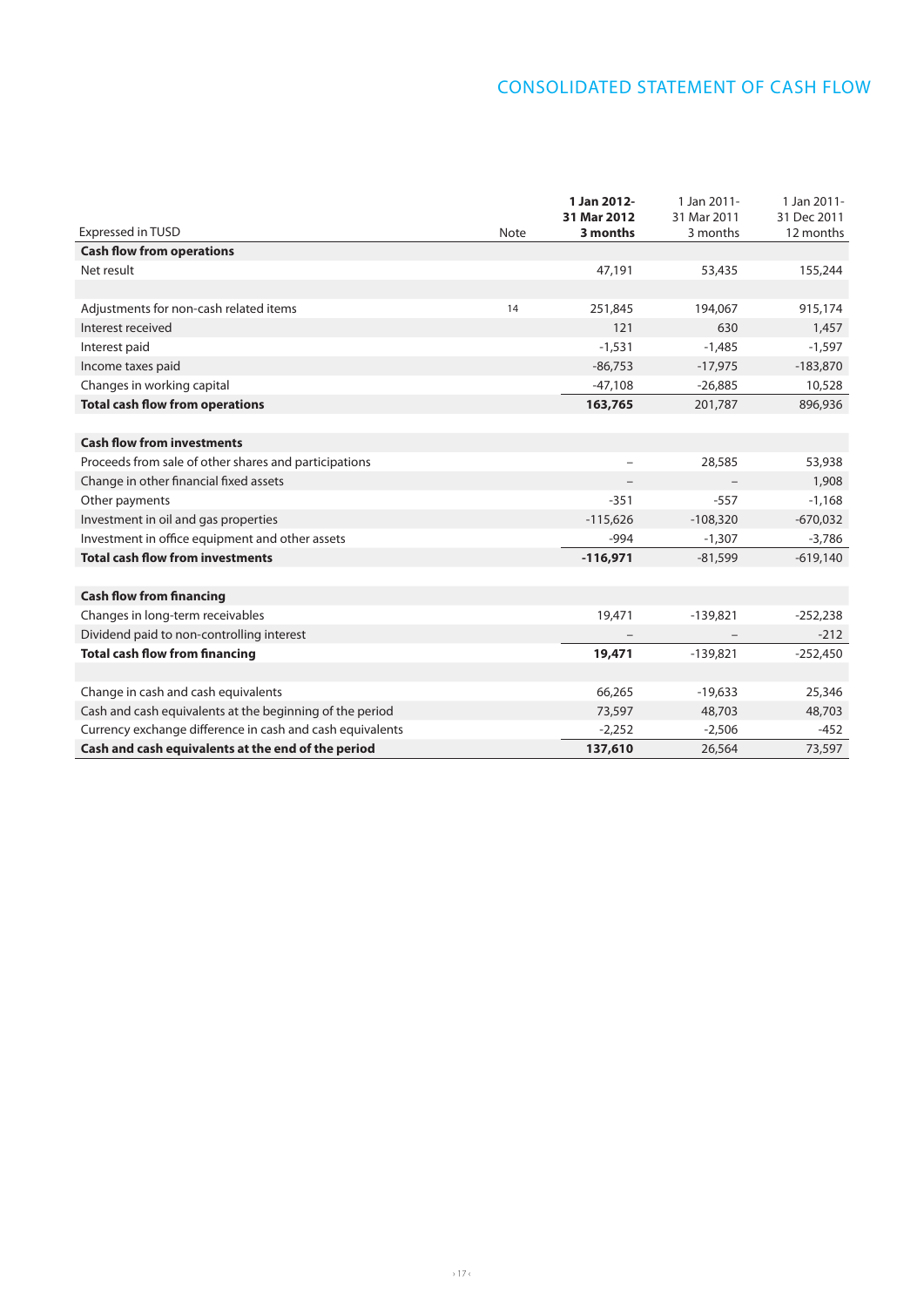## CONSOLIDATED STATEMENT OF CHANGES IN EQUITY

|                                       |                          | Additional                         |                          |                          |                             |              |
|---------------------------------------|--------------------------|------------------------------------|--------------------------|--------------------------|-----------------------------|--------------|
|                                       |                          | paid-in-capital/<br>Other reserves | Retained                 | Net result               | Non-controlling<br>interest |              |
| Expressed in TUSD                     | Share capital<br>463     |                                    | earnings                 |                          |                             | Total equity |
| <b>Balance at 1 January 2011</b>      |                          | 417,430                            | $-9,352$                 | 511,875                  | 77,365                      | 997,781      |
|                                       |                          |                                    |                          |                          |                             |              |
| Transfer of prior year net result     | $\overline{\phantom{m}}$ | $\overline{\phantom{m}}$           | 511,875                  | $-511,875$               |                             |              |
|                                       |                          |                                    |                          |                          |                             |              |
| <b>Total comprehensive income</b>     | -                        | 31,708                             | $\overline{\phantom{a}}$ | 55,129                   | 2,163                       | 89,000       |
|                                       |                          |                                    |                          |                          |                             |              |
| <b>Balance at 31 March 2011</b>       | 463                      | 449,138                            | 502,523                  | 55,129                   | 79,528                      | 1,086,781    |
|                                       |                          |                                    |                          |                          |                             |              |
| <b>Total comprehensive income</b>     | $\qquad \qquad -$        | $-111,379$                         | $\overline{\phantom{a}}$ | 105,008                  | $-9,892$                    | $-16,263$    |
|                                       |                          |                                    |                          |                          |                             |              |
| <b>Transactions with owners</b>       |                          |                                    |                          |                          |                             |              |
| <b>Distributions</b>                  | $\overline{\phantom{m}}$ | $\overline{\phantom{0}}$           | $\overline{\phantom{m}}$ | $\overline{\phantom{0}}$ | $-212$                      | $-212$       |
| <b>Total transactions with owners</b> | -                        |                                    | -                        |                          | $-212$                      | $-212$       |
| <b>Balance at 31 December 2011</b>    | 463                      | 337,759                            | 502,523                  | 160,137                  | 69,424                      | 1,070,306    |
|                                       |                          |                                    |                          |                          |                             |              |
| Transfer of prior year net result     | $\overline{\phantom{0}}$ | $\qquad \qquad -$                  | 160,137                  | $-160, 137$              | $\overline{\phantom{0}}$    |              |
|                                       |                          |                                    |                          |                          |                             |              |
| <b>Total comprehensive income</b>     | $\overline{\phantom{a}}$ | 57,797                             | $\overline{\phantom{a}}$ | 48,762                   | 2,867                       | 109,426      |
|                                       |                          |                                    |                          |                          |                             |              |
| <b>Balance at 31 March 2012</b>       | 463                      | 395,556                            | 662,660                  | 48,762                   | 72,291                      | 1,179,732    |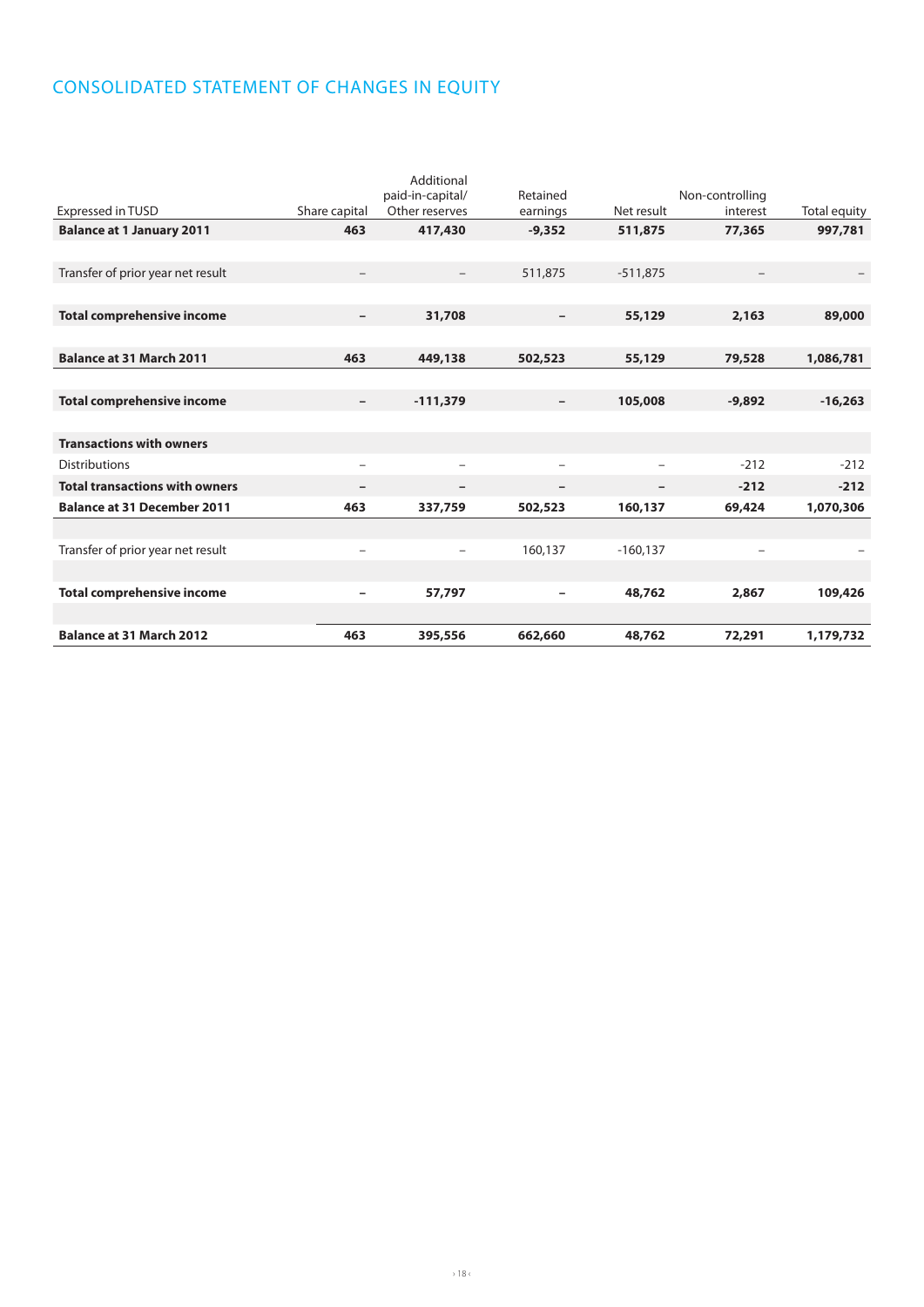|                                   | 1 Jan 2012- | 1 Jan 2011- | 1 Jan 2011- |
|-----------------------------------|-------------|-------------|-------------|
| Note 1. Net sales of oil and gas, | 31 Mar 2012 | 31 Mar 2011 | 31 Dec 2011 |
| <b>TUSD</b>                       | 3 months    | 3 months    | 12 months   |
| Net sales of:                     |             |             |             |
| Crude oil                         |             |             |             |
| Norway                            | 252,125     | 213,046     | 911,072     |
| France                            | 33,392      | 30,714      | 127,789     |
| Netherlands                       | 64          | 51          | 231         |
| Russia                            | 20,625      | 19,080      | 79,515      |
| Tunisia                           | 22,171      |             | 24,795      |
|                                   | 328,377     | 262,891     | 1,143,402   |
| Condensate                        |             |             |             |
| Netherlands                       | 391         | 250         | 1,314       |
|                                   |             |             |             |
| Gas                               |             |             |             |
| Norway                            | 16,439      | 14,410      | 57,909      |
| Netherlands                       | 10,793      | 9,909       | 42,496      |
| Indonesia                         | 3,178       | 2,112       | 12,570      |
|                                   | 30,410      | 26,431      | 112,975     |
|                                   | 359,178     | 289,572     | 1,257,691   |

|                                      | 1 Jan 2012- | 1 Jan 2011- | 1 Jan 2011- |
|--------------------------------------|-------------|-------------|-------------|
| <b>Note 2. Production costs,</b>     | 31 Mar 2012 | 31 Mar 2011 | 31 Dec 2011 |
| <b>TUSD</b>                          | 3 months    | 3 months    | 12 months   |
| Cost of operations                   | 25,175      | 23,192      | 102,476     |
| Tariff and transportation expenses   | 6,846       | 5,966       | 22,863      |
| Direct production taxes              | 12,518      | 11,623      | 52,390      |
| Change in inventory/lifting position | 9,269       | $-1,881$    | 13,129      |
| Other                                | 540         | 561         | 2,246       |
|                                      | 54,348      | 39,461      | 193,104     |

|                          | 1 Jan 2012- | 1 Jan 2011- | 1 Jan 2011- |
|--------------------------|-------------|-------------|-------------|
| Note 3. Depletion costs, | 31 Mar 2012 | 31 Mar 2011 | 31 Dec 2011 |
| TUSD                     | 3 months    | 3 months    | 12 months   |
| Norway                   | 33,001      | 32,134      | 130,011     |
| France                   | 3,013       | 2,982       | 12,174      |
| <b>Netherlands</b>       | 2,787       | 3,249       | 11,939      |
| Indonesia                | 1,467       | 1,035       | 6,250       |
| Russia                   | 1,140       | 1,219       | 4,764       |
|                          | 41,408      | 40,619      | 165,138     |

| Note 4. Exploration costs,<br>TUSD | 1 Jan 2012-<br>31 Mar 2012<br>3 months | 1 Jan 2011-<br>31 Mar 2011<br>3 months | 1 Jan 2011-<br>31 Dec 2011<br>12 months |
|------------------------------------|----------------------------------------|----------------------------------------|-----------------------------------------|
| Norway                             | 566                                    | 9,209                                  | 74,060                                  |
| Malaysia                           | 75                                     | $\qquad \qquad$                        | 11,015                                  |
| Congo (Brazzaville)                | 1,197                                  |                                        | 51,263                                  |
| Indonesia                          | 6,845                                  | 93                                     | 967                                     |
| Other                              | 155                                    | 708                                    | 2,722                                   |
|                                    | 8,838                                  | 10,010                                 | 140,027                                 |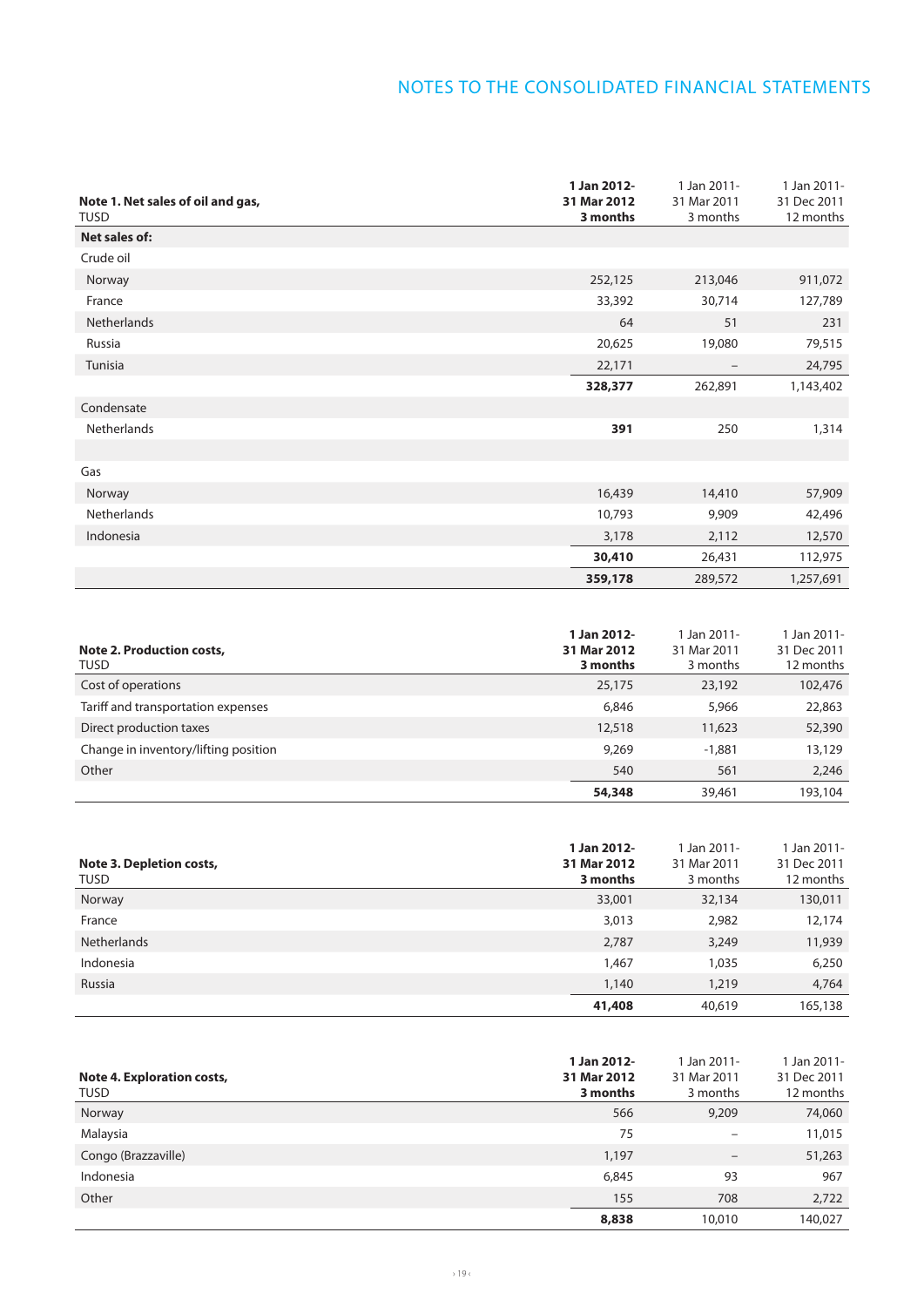| Note 5. Operating profit,<br><b>TUSD</b> | 1 Jan 2012-<br>31 Mar 2012<br>3 months | 1 Jan 2011-<br>31 Mar 2011<br>3 months | 1 Jan 2011-<br>31 Dec 2011<br>12 months |
|------------------------------------------|----------------------------------------|----------------------------------------|-----------------------------------------|
| <b>Operating profit</b>                  |                                        |                                        |                                         |
| Norway                                   | 227,454                                | 172,929                                | 703,711                                 |
| France                                   | 22,010                                 | 21,544                                 | 85,334                                  |
| <b>Netherlands</b>                       | 5,639                                  | 4,401                                  | 18,868                                  |
| Indonesia                                | $-6,652$                               | $-25$                                  | 168                                     |
| Russia                                   | 3,421                                  | 2,847                                  | 7,715                                   |
| Tunisia                                  | 6,044                                  | $-132$                                 | 13,476                                  |
| Malaysia                                 | $-484$                                 | $-243$                                 | $-11,010$                               |
| Congo (Brazzaville)                      | $-1,197$                               | $\qquad \qquad -$                      | $-51,273$                               |
| Other                                    | 1,896                                  | $-14,230$                              | $-62,765$                               |
|                                          | 258,131                                | 187,091                                | 704,224                                 |

| Note 6. Financial income,<br>TUSD   | 1 Jan 2012-<br>31 Mar 2012<br>3 months | 1 Jan 2011-<br>31 Mar 2011<br>3 months | 1 Jan 2011-<br>31 Dec 2011<br>12 months |
|-------------------------------------|----------------------------------------|----------------------------------------|-----------------------------------------|
| Interest income                     | 553                                    | 1,342                                  | 4,138                                   |
| Foreign currency exchange gain, net | -                                      |                                        | 8,945                                   |
| Insurance proceeds                  | $\overline{\phantom{0}}$               |                                        | 1,734                                   |
| Guarantee fees                      |                                        | 250                                    | 998                                     |
| Gain on sale of shares              | $\qquad \qquad -$                      | 15,633                                 | 29,974                                  |
| Other                               |                                        | 28                                     | 666                                     |
|                                     | 553                                    | 17,253                                 | 46,455                                  |

|                                          | 1 Jan 2012- | 1 Jan 2011- | 1 Jan 2011- |
|------------------------------------------|-------------|-------------|-------------|
| Note 7. Financial expenses,              | 31 Mar 2012 | 31 Mar 2011 | 31 Dec 2011 |
| <b>TUSD</b>                              | 3 months    | 3 months    | 12 months   |
| Loan interest expenses                   | 1,361       | 1,591       | 5,390       |
| Foreign currency exchange loss, net      | 4,069       | 8,518       |             |
| Result on interest rate hedge settlement | 200         | 1,695       | 6,995       |
| Unwinding of site restoration discount   | 1,216       | 1,102       | 4,494       |
| Amortisation of deferred financing fees  | 1,254       | 600         | 2,181       |
| Impairment of other shares               | 18,631      |             |             |
| Other                                    | 601         | 548         | 1,962       |
|                                          | 27,332      | 14,054      | 21,022      |

| Note 8. Income taxes,<br><b>TUSD</b> | 1 Jan 2012-<br>31 Mar 2012<br>3 months | 1 Jan 2011-<br>31 Mar 2011<br>3 months | 1 Jan 2011-<br>31 Dec 2011<br>12 months |
|--------------------------------------|----------------------------------------|----------------------------------------|-----------------------------------------|
| Current tax                          | 141,300                                | 58,665                                 | 400,210                                 |
| Deferred tax                         | 42,861                                 | 78,190                                 | 174,203                                 |
|                                      | 184,161                                | 136.855                                | 574,413                                 |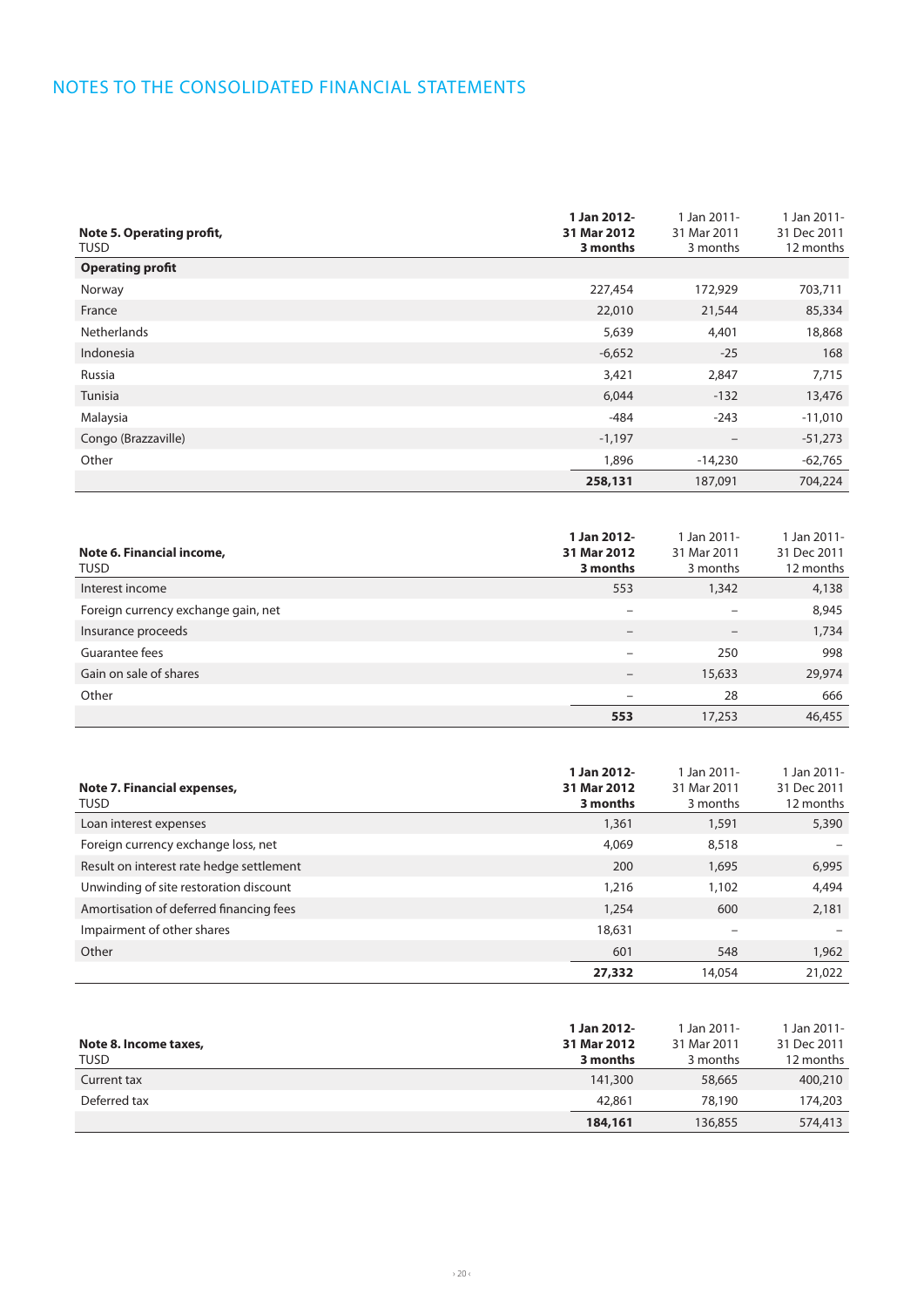### **Note 9. Oil and gas properties,**

| <b>TUSD</b> | 31 Mar 2012 | 31 Dec 2011 |
|-------------|-------------|-------------|
| Norway      | 1,413,703   | 1,269,746   |
| France      | 188,369     | 172,467     |
| Netherlands | 46,141      | 43,739      |
| Indonesia   | 86,572      | 93,610      |
| Russia      | 632,690     | 615,015     |
| Malaysia    | 133,168     | 129,830     |
| Other       | 4,845       | 4,863       |
|             | 2,505,488   | 2,329,270   |

#### **Note 10. Financial assets,**

| <b>TUSD</b>                     | 31 Mar 2012 | 31 Dec 2011 |
|---------------------------------|-------------|-------------|
| Other shares and participations | 13,201      | 17,775      |
| Capitalised financing fees      | 1,325       | 2,506       |
| Deferred tax                    | 12,517      | 15,345      |
| Other                           | 11,326      | 10,960      |
|                                 | 38,369      | 46,586      |

### **Note 11. Receivables and inventories,**

| <b>TUSD</b>                         | 31 Mar 2012 | 31 Dec 2011 |
|-------------------------------------|-------------|-------------|
| <i><u><b>Inventories</b></u></i>    | 20,094      | 31,589      |
| Trade receivables                   | 161,306     | 144,954     |
| Underlift                           | 1,078       | 1,851       |
| Joint venture debtors               | 17,340      | 20,252      |
| Prepaid expenses and accrued income | 5,892       | 4,522       |
| Other                               | 30,154      | 21,239      |
|                                     | 235,864     | 224,407     |

|  | <b>Note 12. Provisions,</b> |
|--|-----------------------------|
|--|-----------------------------|

| <b>TUSD</b>              | 31 Mar 2012 | 31 Dec 2011 |
|--------------------------|-------------|-------------|
| Non-current:             |             |             |
| Site restoration         | 145,321     | 119,341     |
| Deferred tax             | 878,219     | 803,493     |
| Long-term incentive plan | 51,814      | 58,079      |
| Pension                  | 1,483       | 1,460       |
| Other                    | 6,427       | 5,620       |
|                          | 1,083,264   | 987,993     |
| <b>Current:</b>          |             |             |
| Long-term incentive plan | 12,053      | 12,215      |
|                          | 12,053      | 12,215      |
|                          | 1,095,317   | 1,000,208   |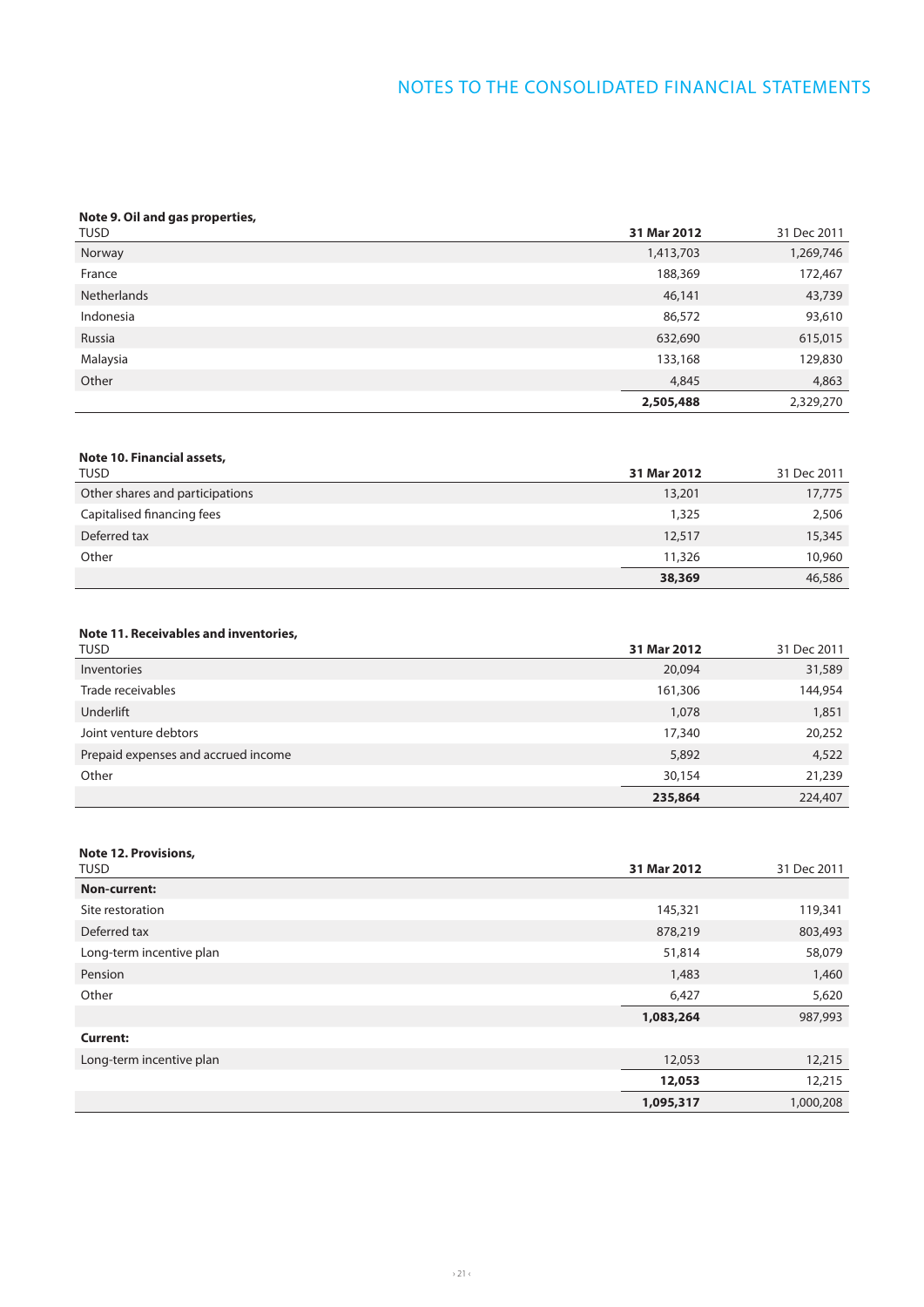### **Note 13. Other current liabilities,**

| TUSD                                 | 31 Mar 2012 | 31 Dec 2011 |
|--------------------------------------|-------------|-------------|
| Trade payables                       | 7,903       | 16,546      |
| Overlift                             | 4,845       | 7,670       |
| <b>Tax liabilities</b>               | 307,627     | 240,052     |
| Accrued expenses and deferred income | 16,049      | 16,227      |
| Joint venture creditors              | 68,864      | 88,417      |
| Derivative instruments               | -           | 168         |
| Other                                | 5,289       | 21,520      |
|                                      | 410,577     | 390,600     |

| Note 14. Adjustment for non-cash related items,<br><b>TUSD</b> | 1 Jan 2012-<br>31 Mar 2012<br>3 months | 1 Jan 2011-<br>31 Mar 2011<br>3 months | 1 Jan 2011-<br>31 Dec 2011<br>12 months |
|----------------------------------------------------------------|----------------------------------------|----------------------------------------|-----------------------------------------|
| <b>Exploration costs</b>                                       | 8,838                                  | 10,010                                 | 140,027                                 |
| Depletion, depreciation and amortisation                       | 42,182                                 | 41,304                                 | 167,812                                 |
| Current tax                                                    | 141,300                                | 58,665                                 | 400,210                                 |
| Deferred tax                                                   | 42,861                                 | 78,191                                 | 174,203                                 |
| Gain on sale of shares                                         | $\qquad \qquad \qquad$                 | $-15,632$                              | $-29,974$                               |
| Impairment of other shares                                     | 18,631                                 |                                        |                                         |
| Long-term incentive plan                                       | $-10,039$                              | 10,832                                 | 63,443                                  |
| Other                                                          | 8,072                                  | 10,697                                 | $-547$                                  |
|                                                                | 251,845                                | 194,067                                | 915,174                                 |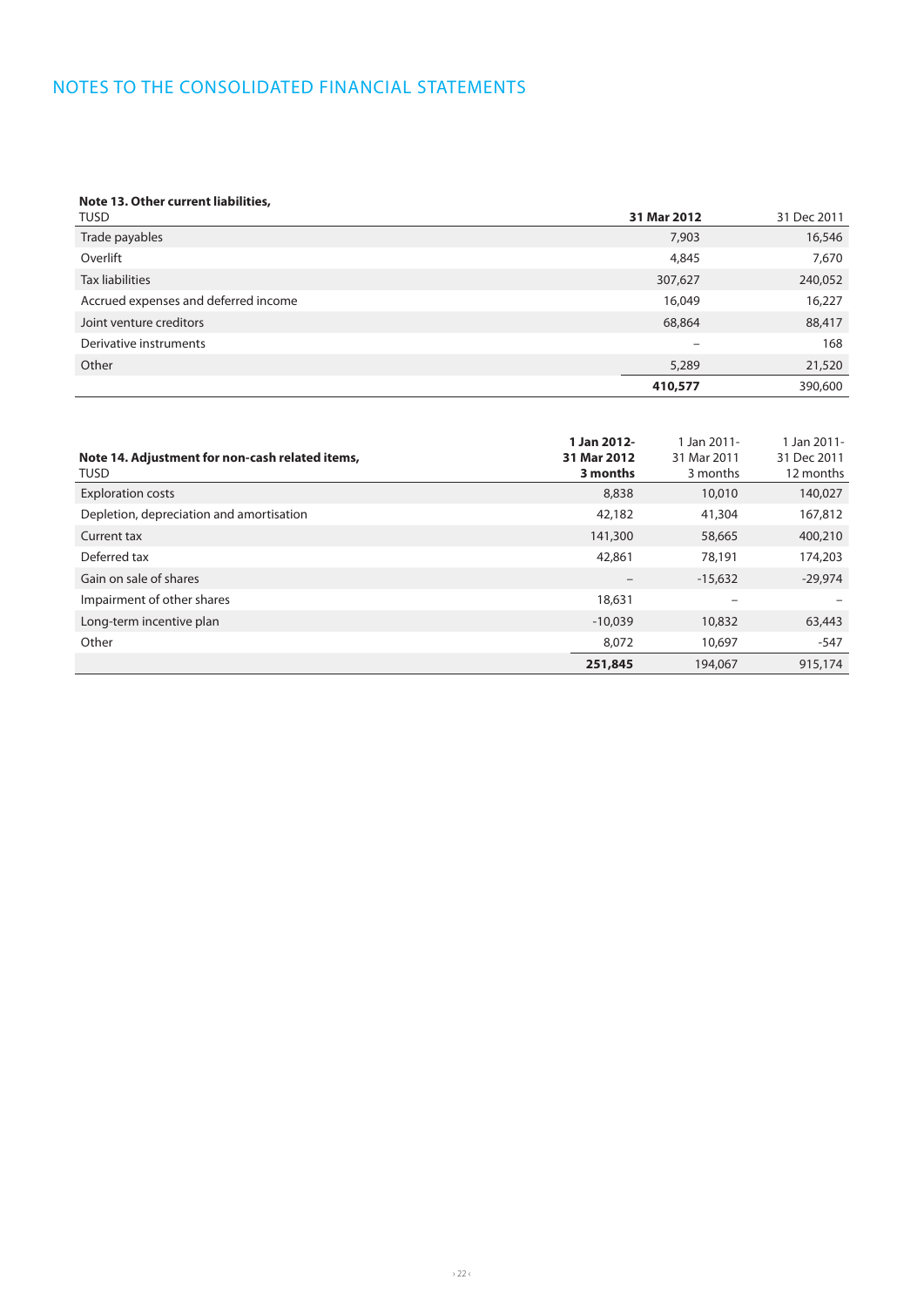## PARENT COMPANY INCOME STATEMENT IN SUMMARY

|                                          | 1 Jan 2012- | 1 Jan 2011- | 1 Jan 2011- |
|------------------------------------------|-------------|-------------|-------------|
|                                          | 31 Mar 2012 | 31 Mar 2011 | 31 Dec 2011 |
| Expressed in TSEK                        | 3 months    | 3 months    | 12 months   |
| <b>Operating income</b>                  |             |             |             |
| Other operating income                   | 9,322       | 3,822       | 42,644      |
| <b>Gross profit</b>                      | 9,322       | 3,822       | 42,644      |
|                                          |             |             |             |
| General and administration expenses      | 5,910       | $-44,883$   | $-206,108$  |
| <b>Operating loss</b>                    | 15,232      | $-41,061$   | $-163,464$  |
|                                          |             |             |             |
| <b>Result from financial investments</b> |             |             |             |
| Financial income                         | 11          | 1,626       | 6,560       |
| Financial expenses                       | $-8,742$    | $-5,709$    | $-25,495$   |
|                                          | $-8,731$    | $-4,083$    | $-18,935$   |
|                                          |             |             |             |
| <b>Profit before tax</b>                 | 6,501       | $-45,144$   | $-182,399$  |
|                                          |             |             |             |
| Income tax expense                       |             |             |             |
| Net result                               | 6,501       | $-45,144$   | $-182,399$  |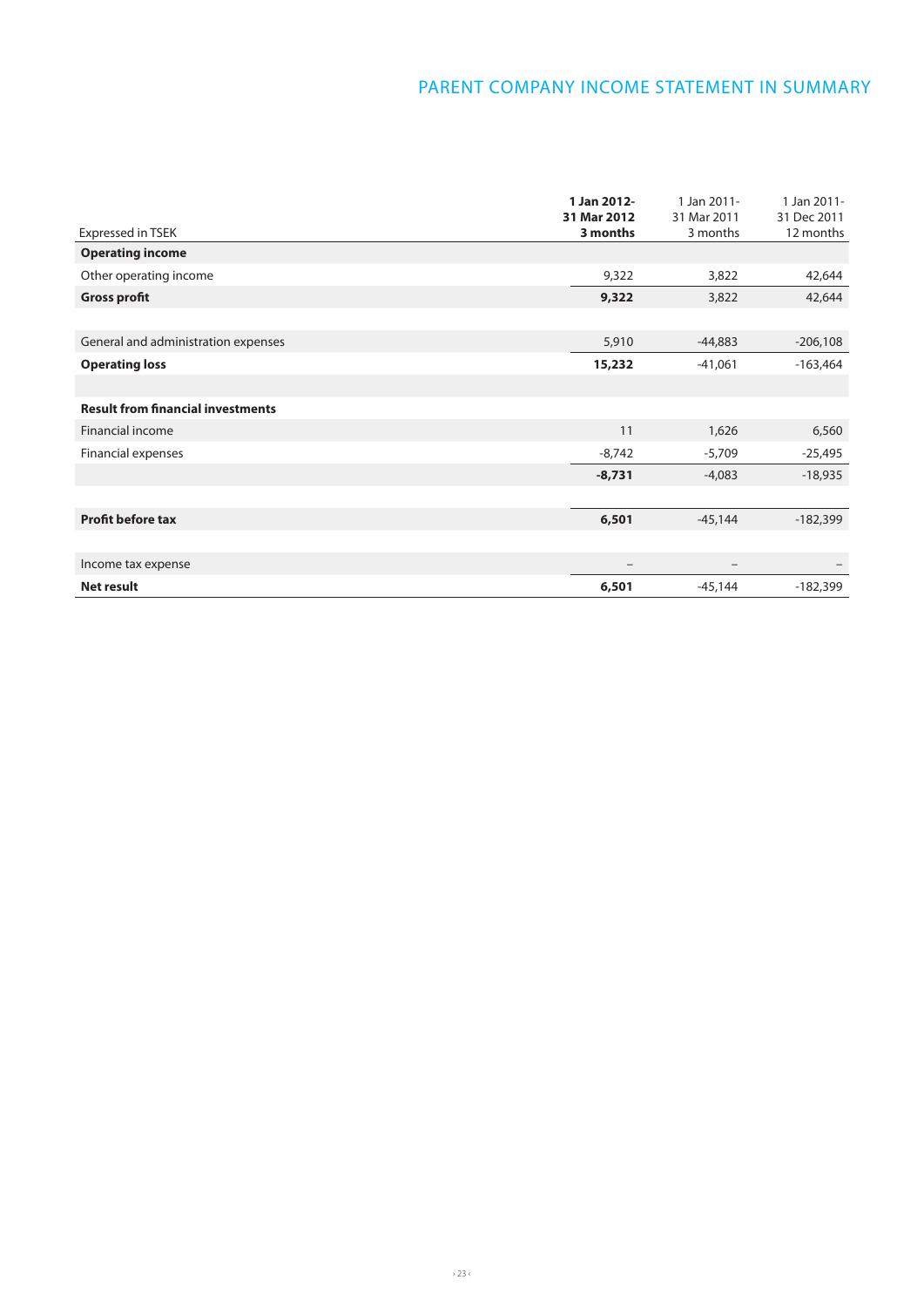## PARENT COMPANY COMPREHENSIVE INCOME STATEMENT IN SUMMARY

|                                             | 1 Jan 2012- | 1 Jan 2011- | 1 Jan 2011- |
|---------------------------------------------|-------------|-------------|-------------|
|                                             | 31 Mar 2012 | 31 Mar 2011 | 31 Dec 2011 |
| Expressed in TSEK                           | 3 months    | 3 months    | 12 months   |
| <b>Net result</b>                           | 6,501       | $-45.144$   | $-182,399$  |
|                                             |             |             |             |
| Other comprehensive income                  | -           |             |             |
|                                             |             |             |             |
| <b>Total comprehensive income</b>           | 6,501       | $-45,144$   | $-182,399$  |
| Total comprehensive income attributable to: |             |             |             |
| Shareholders of the Parent Company          | 6,501       | $-45,144$   | $-182,399$  |
|                                             | 6,501       | $-45.144$   | $-182.399$  |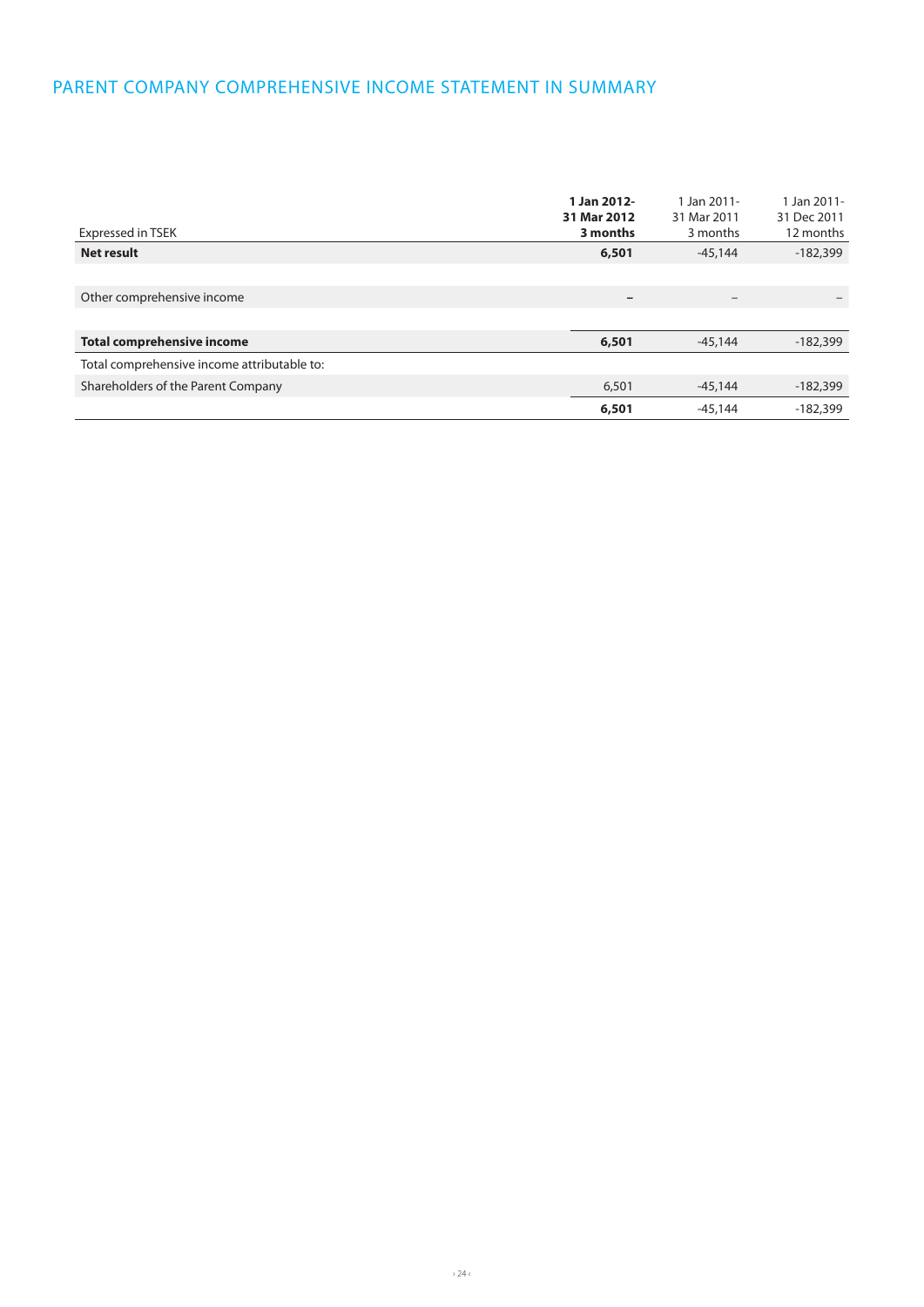## PARENT COMPANY BALANCE SHEET IN SUMMARY

| Expressed in TSEK                                        | 31 March 2012 | 31 December 2011 |
|----------------------------------------------------------|---------------|------------------|
| <b>ASSETS</b>                                            |               |                  |
| <b>Non-current assets</b>                                |               |                  |
| Shares in subsidiaries                                   | 7,871,947     | 7,871,947        |
| <b>Total non-current assets</b>                          | 7,871,947     | 7,871,947        |
|                                                          |               |                  |
| <b>Current assets</b>                                    |               |                  |
| Receivables                                              | 9,937         | 8,954            |
| Cash and cash equivalents                                | 594           | 3,849            |
| <b>Total current assets</b>                              | 10,531        | 12,803           |
|                                                          |               |                  |
| <b>TOTAL ASSETS</b>                                      | 7,882,478     | 7,884,750        |
|                                                          |               |                  |
| <b>SHAREHOLDERS EQUITY AND LIABILITIES</b>               |               |                  |
| Shareholders' equity including net result for the period | 7,176,478     | 7,169,977        |
|                                                          |               |                  |
| <b>Non-current liabilities</b>                           |               |                  |
| Provisions                                               | 36,403        | 36,403           |
| Payables to Group companies                              | 666,379       | 673,988          |
| <b>Total non-current liabilities</b>                     | 702,782       | 710,391          |
|                                                          |               |                  |
| <b>Current liabilities</b>                               |               |                  |
| <b>Current liabilities</b>                               | 3,218         | 4,382            |
| <b>Total current liabilities</b>                         | 3,218         | 4,382            |
|                                                          |               |                  |
| <b>TOTAL EQUITY AND LIABILITIES</b>                      | 7,882,478     | 7,884,750        |
|                                                          |               |                  |
| Pledged assets                                           | 3,617,160     | 3,579,013        |
| <b>Contingent liabilities</b>                            |               |                  |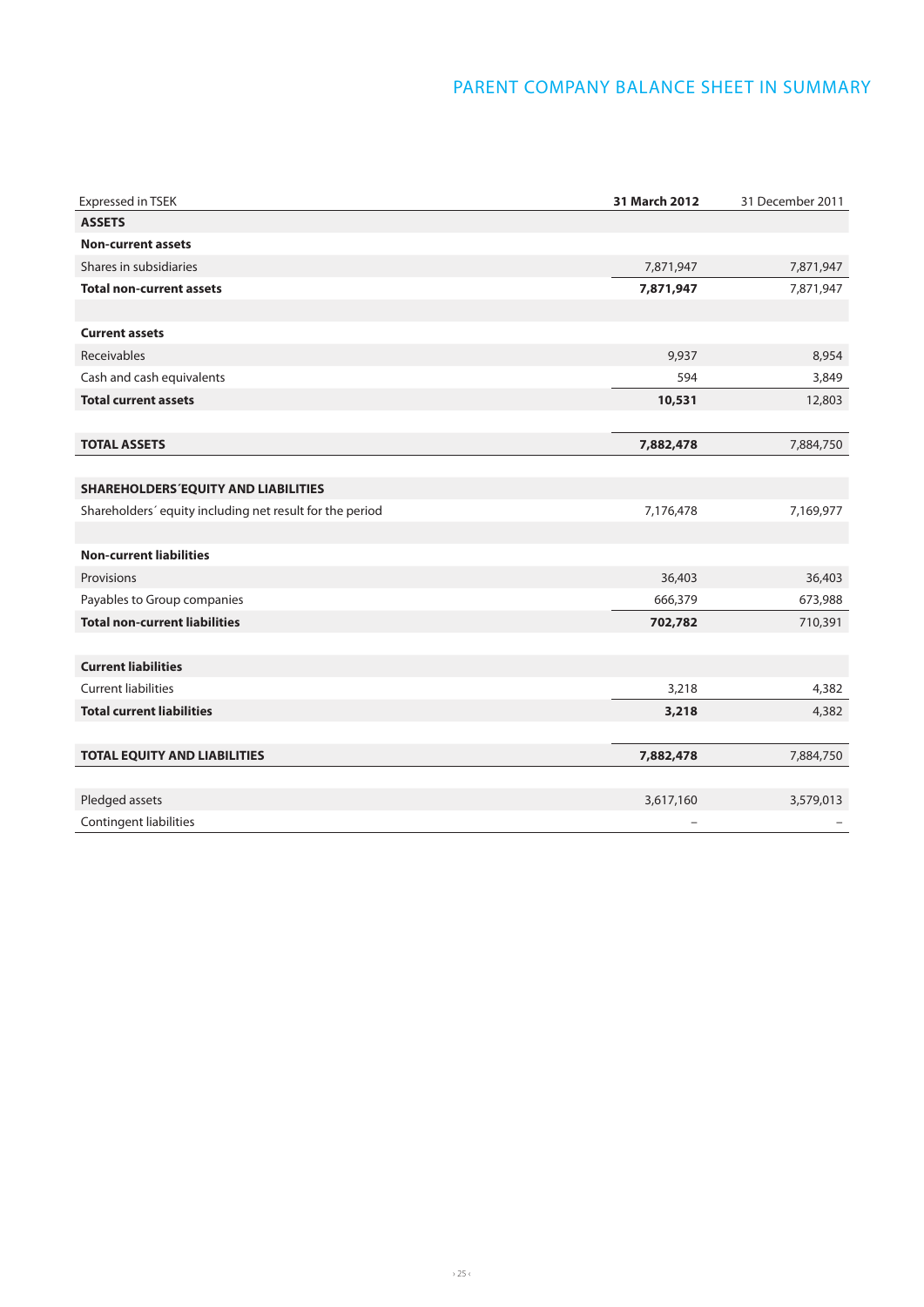## PARENT COMPANY CASH FLOW STATEMENT IN SUMMARY

|                                                           | 1 Jan 2012- | 1 Jan 2011- | 1 Jan 2011- |
|-----------------------------------------------------------|-------------|-------------|-------------|
|                                                           | 31 Mar 2012 | 31 Mar 2011 | 31 Dec 2011 |
| Expressed in TSEK                                         | 3 months    | 3 months    | 12 months   |
| <b>Cash flow from operations</b>                          |             |             |             |
| Net result                                                | 6,501       | $-45,144$   | $-182,399$  |
| Adjustment for non-cash related items                     | 78          | 422         | 207,811     |
| Changes in working capital                                | $-2,214$    | $-2,909$    | $-12,492$   |
| <b>Total cash flow from operations</b>                    | 4,365       | $-47,631$   | 12,920      |
|                                                           |             |             |             |
| <b>Cash flow from investments</b>                         |             |             |             |
|                                                           |             |             |             |
| <b>Cash flow from financing</b>                           |             |             |             |
| Change in long-term liabilities                           | $-7,609$    | 41,602      | $-15,702$   |
| <b>Total cash flow from financing</b>                     | $-7,609$    | 41,602      | $-15,702$   |
|                                                           |             |             |             |
| <b>Change in cash and cash equivalents</b>                | $-3,244$    | $-6,029$    | $-2,782$    |
|                                                           |             |             |             |
| Cash and cash equivalents at the beginning of the period  | 3,849       | 6,735       | 6,735       |
| Currency exchange difference in cash and cash equivalents | $-11$       | $-127$      | $-104$      |
| Cash and cash equivalents at the end of the period        | 594         | 579         | 3,849       |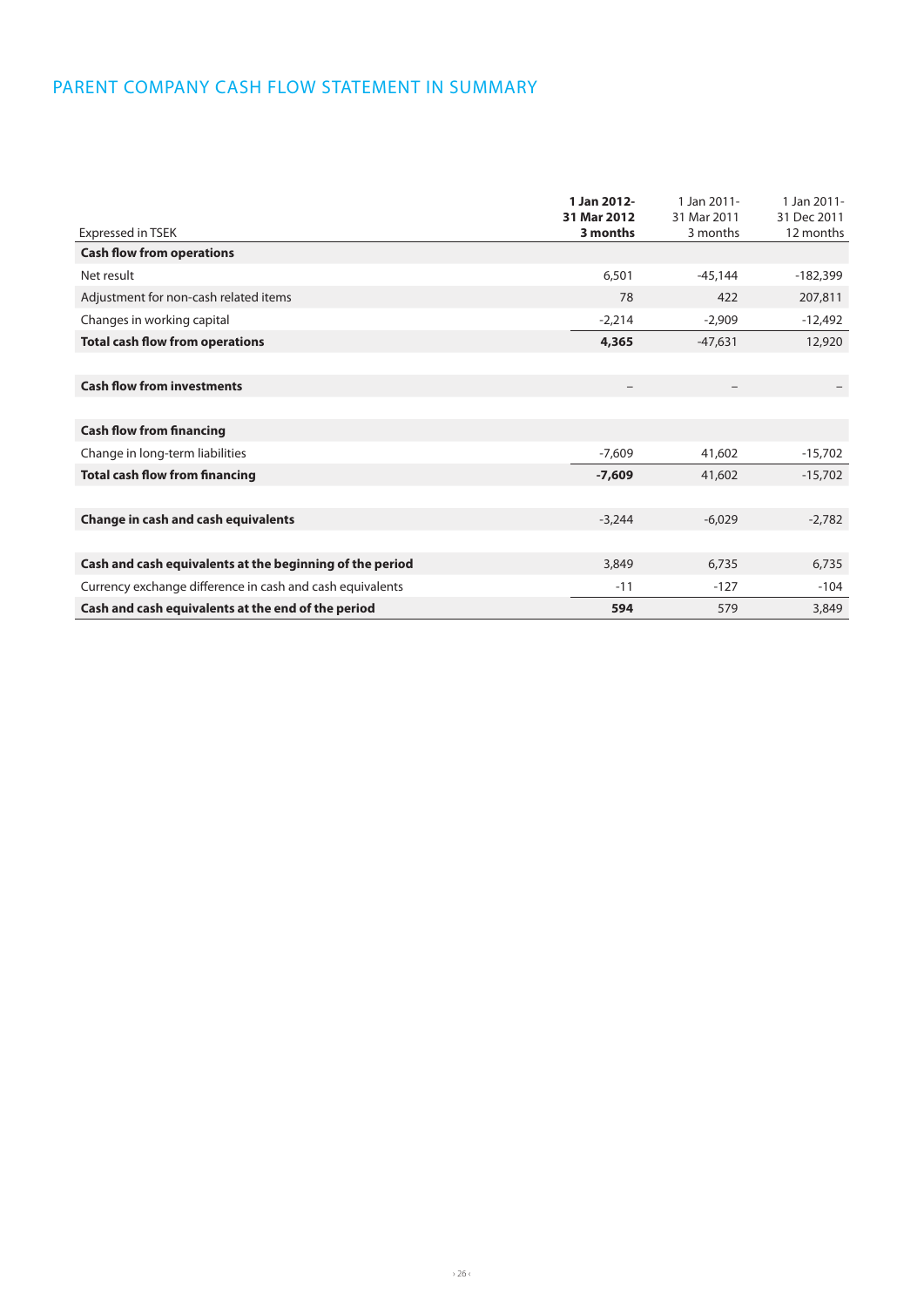## PARENT COMPANY STATEMENT OF CHANGES IN EQUITY

|                                    | Restricted equity |                      | Unrestricted equity |                          |              |                 |
|------------------------------------|-------------------|----------------------|---------------------|--------------------------|--------------|-----------------|
| <b>Expressed in TSEK</b>           | Share<br>capital  | Statutory<br>reserve | Other<br>reserves   | Retained<br>earnings     | Net result   | Total<br>equity |
| <b>Balance at 1 January 2011</b>   | 3,179             | 861,306              | 2,551,805           | $\overline{\phantom{0}}$ | 3,936,086    | 7,352,376       |
|                                    |                   |                      |                     |                          |              |                 |
| Transfer of prior year net result  |                   |                      |                     | 3,936,086                | $-3,936,086$ |                 |
|                                    |                   |                      |                     |                          |              |                 |
| <b>Total comprehensive income</b>  |                   |                      |                     |                          | $-45,144$    | $-45,144$       |
|                                    |                   |                      |                     |                          |              |                 |
| <b>Balance at 31 March 2011</b>    | 3,179             | 861,306              | 2,551,805           | 3,936,086                | $-45,144$    | 7,307,232       |
|                                    |                   |                      |                     |                          |              |                 |
| <b>Total comprehensive income</b>  | -                 | $\qquad \qquad -$    |                     | $\qquad \qquad -$        | $-137,255$   | $-137,255$      |
|                                    |                   |                      |                     |                          |              |                 |
| <b>Balance at 31 December 2011</b> | 3,179             | 861,306              | 2,551,805           | 3,936,086                | $-182,399$   | 7,169,977       |
|                                    |                   |                      |                     |                          |              |                 |
| Transfer of prior year net result  |                   |                      | $\qquad \qquad -$   | $-182,399$               | 182,399      |                 |
|                                    |                   |                      |                     |                          |              |                 |
| <b>Total comprehensive income</b>  | -                 | $\qquad \qquad -$    | -                   | -                        | 6,501        | 6,501           |
|                                    |                   |                      |                     |                          |              |                 |
| <b>Balance at 31 March 2012</b>    | 3,179             | 861,306              | 2,551,805           | 3,753,687                | 6,501        | 7,176,478       |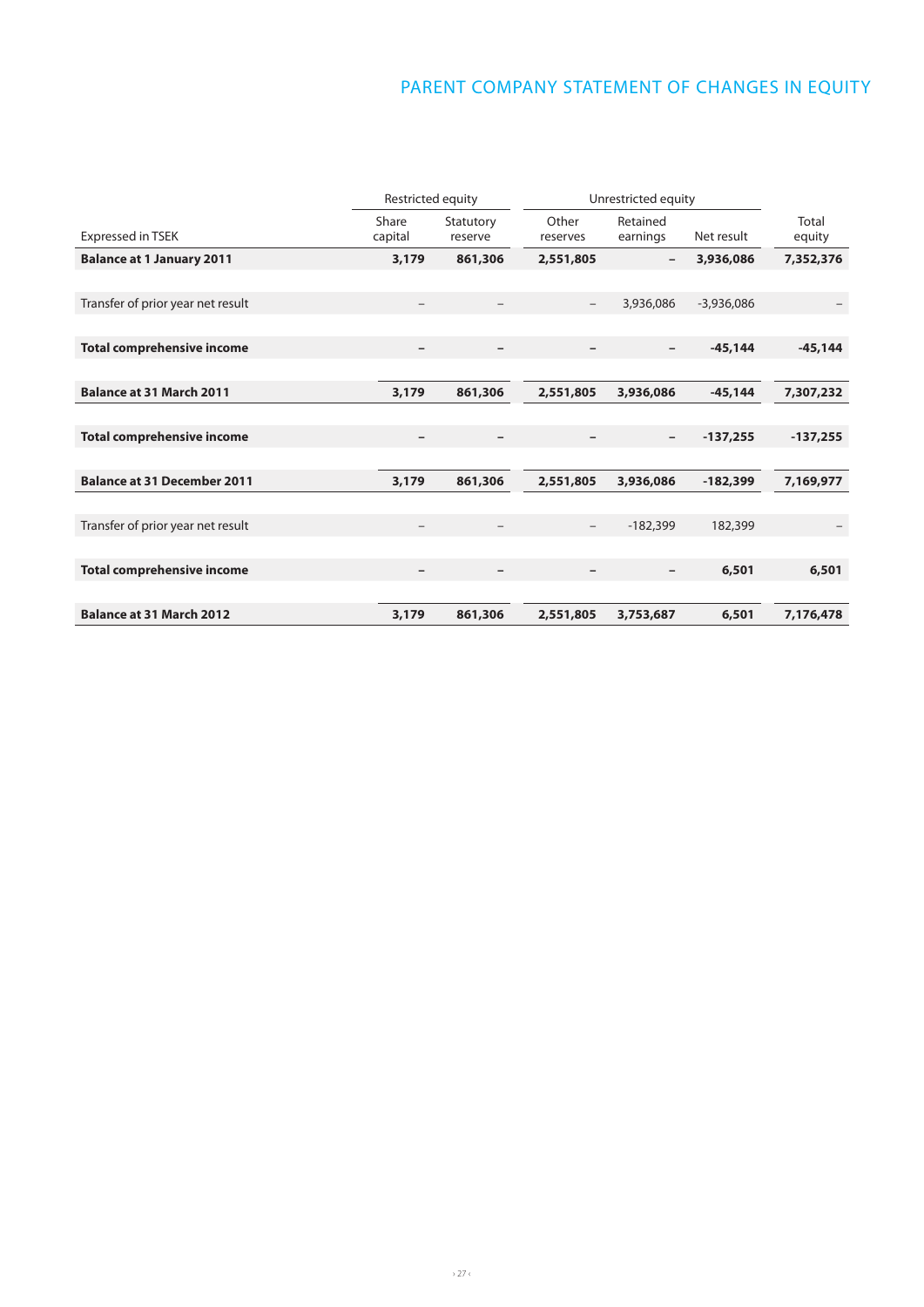### KEY FINANCIAL DATA

|                                                                  | 1 Jan 2012-<br>31 Mar 2012 | 1 Jan 2011-<br>31 Mar 2011 | 1 Jan 2011-<br>31 Dec 2011 |
|------------------------------------------------------------------|----------------------------|----------------------------|----------------------------|
| <b>Financial data (TUSD)</b>                                     | 3 months                   | 3 months                   | 12 months                  |
| Operating income                                                 | 362,220                    | 291,758                    | 1,269,515                  |
| <b>EBITDA</b>                                                    | 309,151                    | 238,404                    | 1,012,063                  |
| Net result                                                       | 47,191                     | 53,435                     | 155,244                    |
| Operating cash flow                                              | 166,573                    | 193,632                    | 676,201                    |
|                                                                  |                            |                            |                            |
|                                                                  |                            |                            |                            |
| Data per share (USD)                                             |                            |                            |                            |
| Shareholders' equity per share                                   | 3.56                       | 3.24                       | 3.22                       |
| Operating cash flow per share                                    | 0.54                       | 0.62                       | 2.17                       |
| Cash flow from operations per share                              | 0.53                       | 0.65                       | 2.88                       |
| Earnings per share                                               | 0.16                       | 0.18                       | 0.51                       |
| Earnings per share fully diluted                                 | 0.16                       | 0.18                       | 0.51                       |
| EBITDA per share fully diluted                                   | 0.99                       | 0.77                       | 3.25                       |
| Dividend per share                                               |                            |                            |                            |
| Number of shares issued at period end                            | 317,910,580                | 317,910,580                | 317,910,580                |
| Number of shares in circulation at period end                    | 311,027,942                | 311,027,942                | 311,027,942                |
| Weighted average number of shares for the period                 | 311,027,942                | 311,027,942                | 311,027,942                |
| Weighted average number of shares for the period (fully diluted) | 311,027,942                | 311,027,942                | 311,027,942                |
|                                                                  |                            |                            |                            |
|                                                                  |                            |                            |                            |
| <b>Share price</b>                                               |                            |                            |                            |
| Quoted price at period end (SEK)                                 | 141.80                     | 90.55                      | 169.20                     |
| Quoted price at period end (CDN)                                 | 21.55                      | 13.85                      | 24.54                      |
|                                                                  |                            |                            |                            |
|                                                                  |                            |                            |                            |
| Key ratios (%)                                                   |                            |                            |                            |
| Return on equity                                                 | $\overline{4}$             | 5                          | 15                         |
| Return on capital employed                                       | 17                         | 14                         | 53                         |
| Net debt/equity ratio                                            | 10                         | 22                         | 15                         |
| Equity ratio                                                     | 40                         | 43                         | 40                         |
| Share of risk capital                                            | 70                         | 72                         | 69                         |
| Interest coverage ratio                                          | 15,227                     | 6,151                      | 5,919                      |
| Operating cash flow/interest ratio                               | 10,665                     | 5,893                      | 5,460                      |
| Yield                                                            |                            |                            |                            |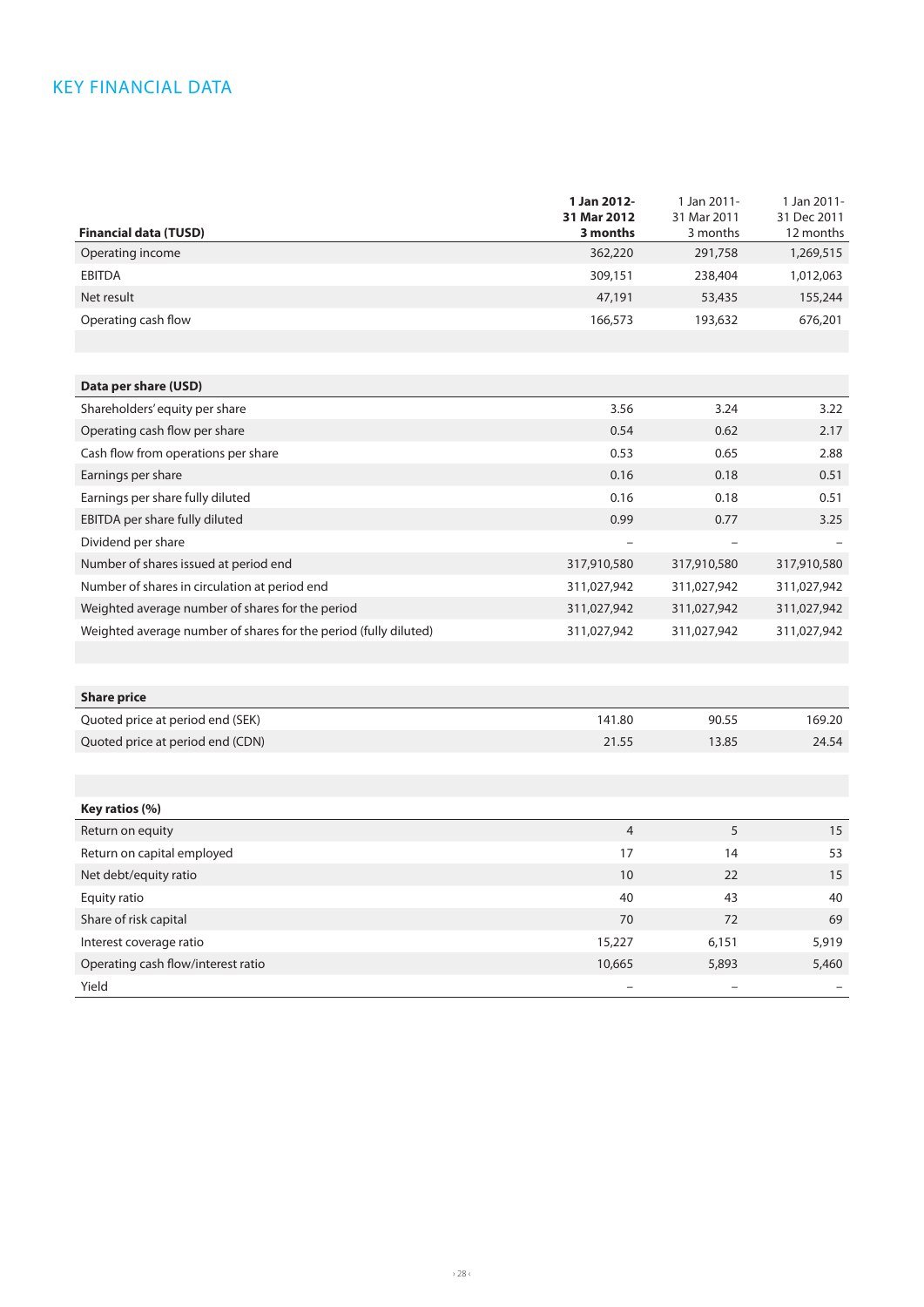#### **KEY RATIO DEFINITIONS**

**Shareholders' equity per share:** Shareholders' equity divided by the number of shares in circulation at period end.

**Operating cash flow per share:** Operating income less production costs and less current taxes divided by the weighted average number of shares for the period.

**Cash flow from operations per share:** Cash flow from operations in accordance with the consolidated statement of cash flow divided by the weighted average number of shares for the period.

**Earnings per share:** Net result attributable to shareholders of the Parent Company divided by the weighted average number ofsharesfor the period.

**Earnings per share fully diluted:** Net result attributable to shareholders of the Parent Company divided by the weighted average number of shares for the period after considering the dilution effect of outstanding warrants.

**EBITDA per share fully diluted:** EBITDA divided by the weighted average number of shares for the period after considering the dilution effect of outstanding warrants. EBITDA is defined as operating profit before depletion of oil and gas properties, exploration costs, impairment costs, depreciation of other assets and gain on sale of assets.

**Weighted average number of shares for the period:** The number of shares at the beginning of the period with changes in the number of shares weighted for the proportion of the period they are in issue.

**Return on equity:** Net result divided by average total equity.

**Return on capital employed:** Income before tax plus interest expenses plus/less exchange differences on financial loans divided by the average capital employed (the average balance sheet total less non-interest bearing liabilities).

**Net debt/equity ratio:** Net interest bearing liabilities divided by shareholders' equity.

**Equity ratio:** Total equity divided by the balance sheet total.

**Share of risk capital:** The sum of the total equity and the deferred tax provision divided by the balance sheet total.

**Interest coverage ratio:** Result after financial items plus interest expenses plus/less exchange differences on financial loans divided by interest expenses.

**Operating cash flow/interest ratio:** Operating income less production costs and less current taxes divided by the interest charge for the period.

**Yield:** dividend per share in relation to quoted share price at the end of the financial period.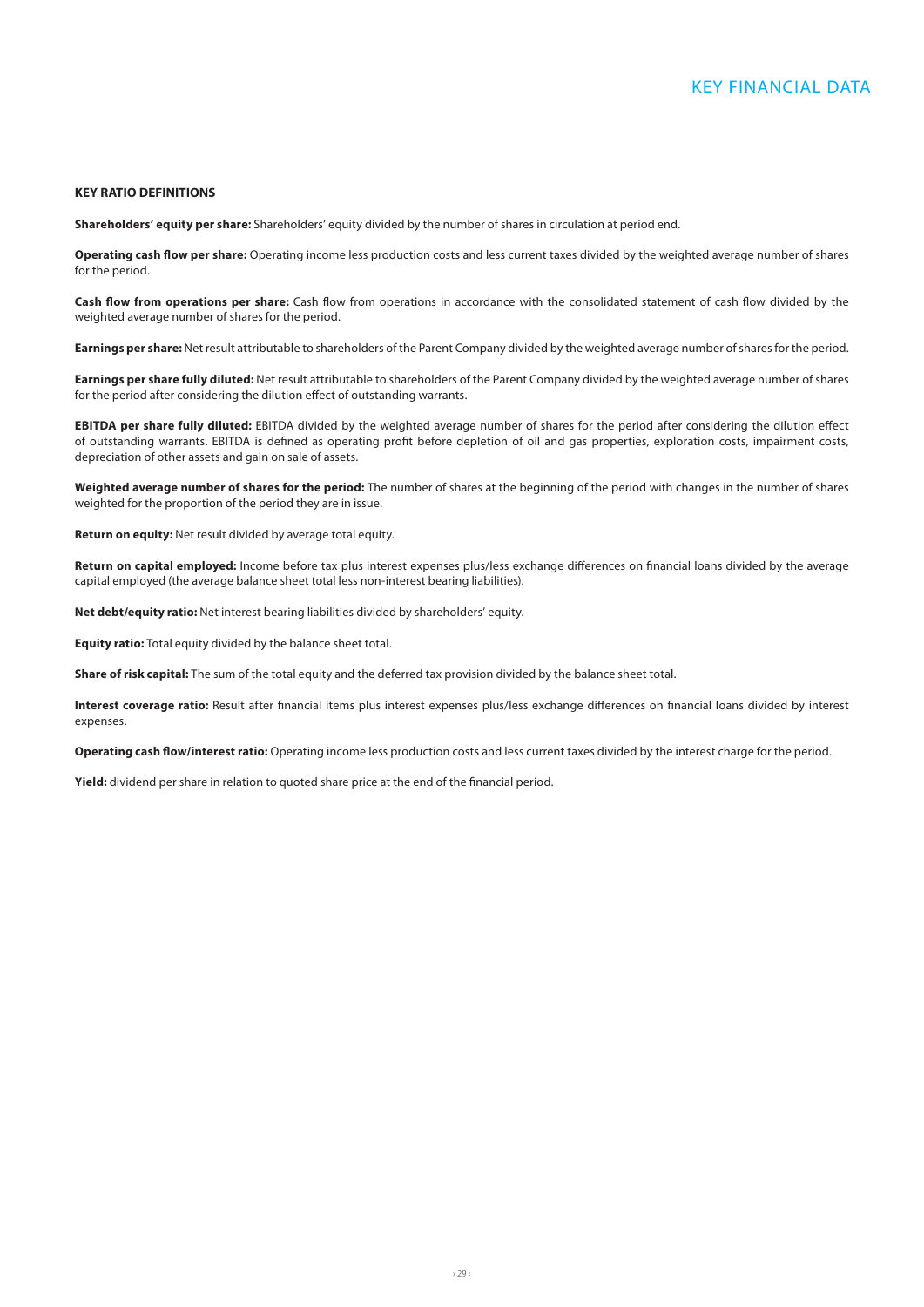Stockholm, 9 May 2012

C. Ashley Heppenstall President & CEO

#### **The Company will publish the following reports:**

- The six month report (January June 2012) will be published on 1 August 2012.
- The nine month report (January September 2012) will be published on 31 October 2012.
- The year end report ( January December 2012) will be published on 6 February 2013.

The AGM will be held on 10 May 2012 in Stockholm, Sweden.

For further information, please contact:

C. Ashley Heppenstall, **C. Ashley Heppenstall**,

President and CEO 
or
Head of Corporate Communications

Tel: +41 22 595 10 00

Tel: +46 8 440 54 50 Tel: +46 8 440 54 50 Tel: +41 79 63 53 641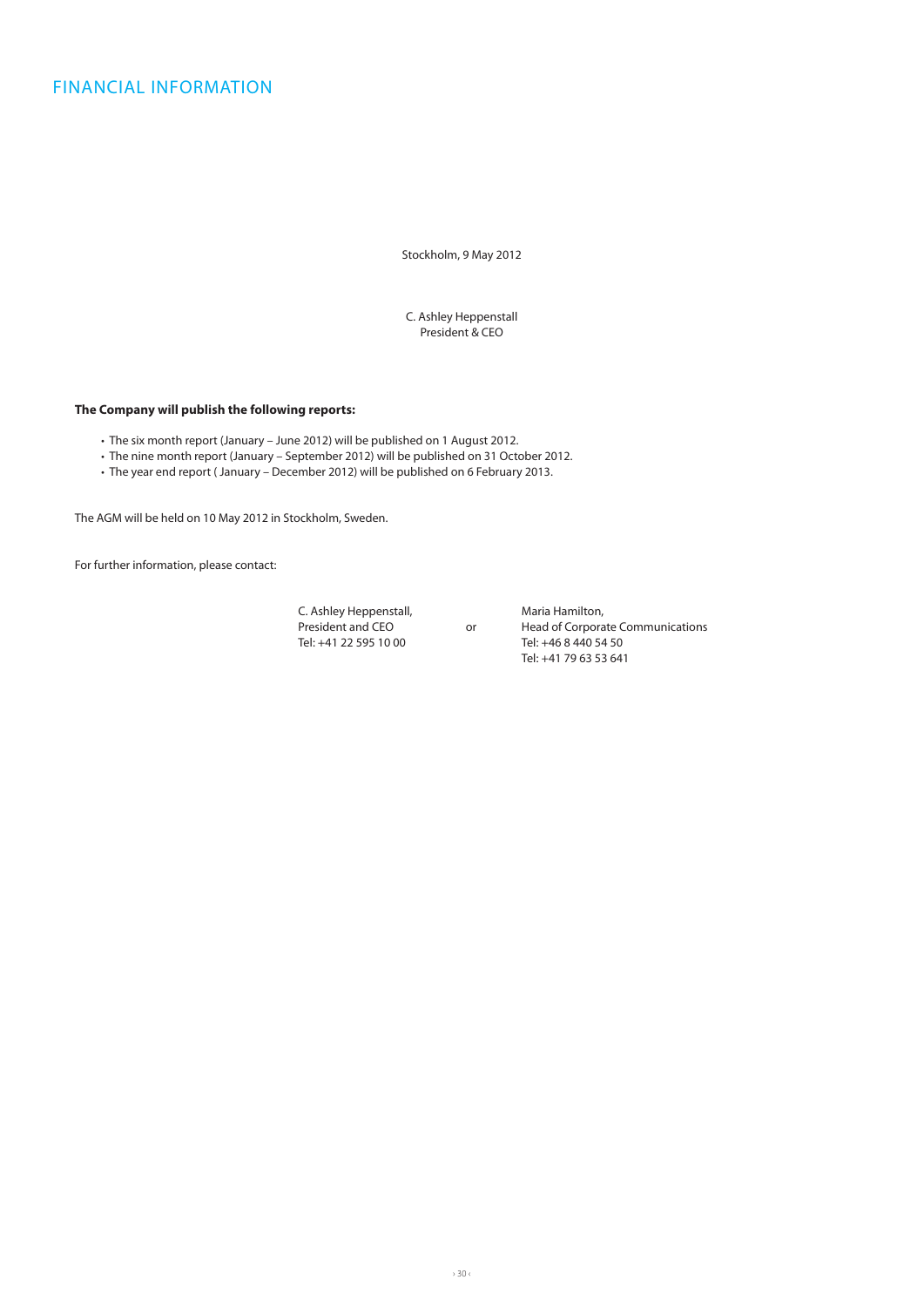#### **DISCLOSURE**

Thisinformation has been made public in accordance with the Securities Market Act (SFS 2007:528) and/or the Financial Instruments Trading Act (SFS 1991:980).

#### **FORWARD-LOOKING STATEMENTS**

Certain statements made and information contained herein constitute "forward-looking information"(within the meaning of applicable securities legislation). Such statements and information (together, "forward-looking statements") relate to future events, including the Company's future performance, business prospects or opportunities. Forward-looking statements include, but are not limited to, statements with respect to estimates of reserves and/or resources, future production levels, future capital expenditures and their allocation to exploration and development activities, future drilling and other exploration and development activities. Ultimate recovery of reserves or resources are based on forecasts of future results, estimates of amounts not yet determinable and assumptions of management.

All statements other than statements of historical fact may be forward-looking statements. Statements concerning proven and probable reserves and resource estimates may also be deemed to constitute forward-looking statements and reflect conclusions that are based on certain assumptions that the reserves and resources can be economically exploited. Any statements that express or involve discussions with respect to predictions, expectations, beliefs, plans, projections, objectives, assumptions or future events or performance (often, but not always, using words or phrases such as"seek","anticipate","plan","continue","estimate", "expect", "may", "will", "project", "predict", "potential", "targeting", "intend", "could", "might", "should", "believe" and similar expressions) are not statements of historical fact and may be "forward-looking statements". Forward-looking statements involve known and unknown risks, uncertainties and other factors that may cause actual results or events to differ materially from those anticipated in such forward-looking statements. No assurance can be given that these expectations and assumptions will prove to be correct and such forward-looking statements should not be relied upon. These statements speak only as on the date of the information and the Company does not intend, and does not assume any obligation, to update these forward-looking statements, except as required by applicable laws. These forward-looking statements involve risks and uncertainties relating to, among other things, operational risks (including exploration and development risks), productions costs, availability of drilling equipment, reliance on key personnel, reserve estimates, health, safety and environmental issues, legal risks and regulatory changes, competition, geopolitical risk, and financial risks. These risks and uncertainties are described in more detail under the heading"Risks and Risk Management" and elsewhere in the Company's annual report. Readers are cautioned that the foregoing list of risk factors should not be construed as exhaustive. Actual results may differ materially from those expressed or implied by such forward-looking statements. Forward-looking statements are expressly qualified by this cautionary statement.

#### **RESERVES AND RESOURCES**

Unless otherwise stated, Lundin Petroleum's reserve and resource estimates are as at 31 December 2011, and have been prepared and audited in accordance with National Instrument 51-101 Standards of Disclosure for Oil and Gas Activities ("NI 51-101") and the Canadian Oil and Gas Evaluation Handbook ("COGE Handbook"). Unless otherwise stated, all reserves estimates contained herein are the aggregate of "Proved Reserves" and "Probable Reserves", together also known as"2P Reserves". For further information on reserve and resource classifications, see "Reserves and Resources"in the Company's annual report.

#### **CONTINGENT RESOURCES**

Contingent Resources are those quantities of petroleum estimated, as of a given date, to be potentially recoverable from known accumulations using established technology ortechnology under development, but are not currently considered to be commercially recoverable due to one or more contingencies. Contingencies may include factorssuch as economic, legal, environmental, political and regulatory matters or a lack of markets. There is no certainty that it will be commercially viable for the Company to produce any portion of the Contingent Resources.

#### **PROSPECTIVE RESOURCES**

Prospective Resources are those quantities of petroleum estimated, as of a given date, to be potentially recoverable from undiscovered accumulations by application of future development projects. Prospective Resources have both a chance of discovery and a chance of development. There is no certainty that any portion of the Prospective Resources will be discovered. If discovered, there is no certainty that it will be commercially viable to produce any portion of the Prospective Resources.

#### **BOEs**

BOEs may be misleading, particularly if used in isolation. A BOE conversion ratio of 6 Mcf: 1 Bbl is based on an energy equivalency conversion method primarily applicable at the burner tip and does not represent a value equivalency at the wellhead.